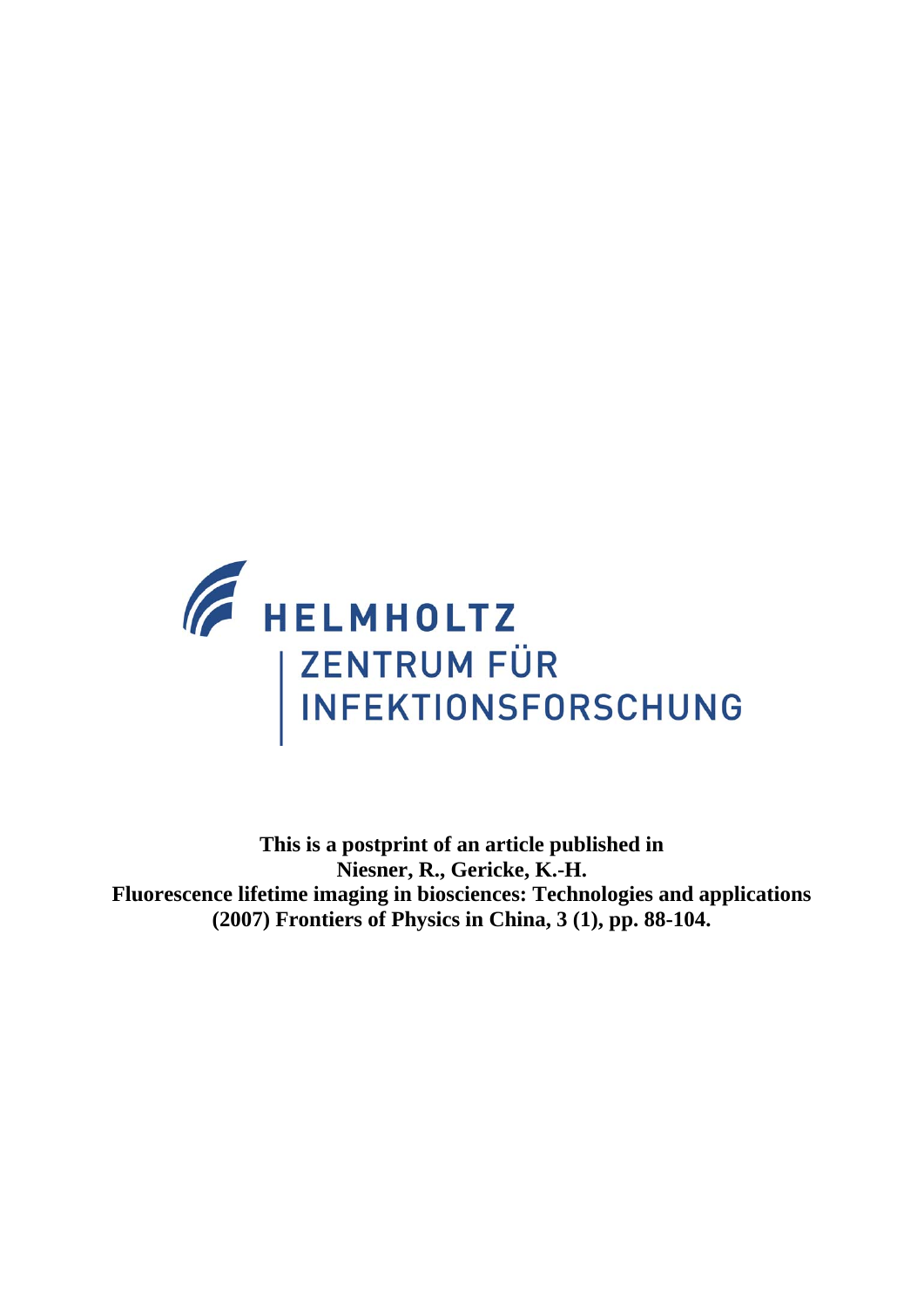# **Fluorescence lifetime imaging in biosciences: technologies and applications**

 $\mathbf R$ aluca Niesner $^1$  and Karl-Heinz Gericke $^{2^*}$ 

*1 Helmholtz Centre for Infection Research, Inhoffenstraße 7, D-38124 Braunschweig, Germany 2 Institute of Physical and Theoretical Chemistry, University of Braunschweig, Hans-Sommer-Strasse 10, D-38106 Braunschweig, Germany* 

**Short title:**  Fluorescence lifetime microscopy in biosciences

#### **Correspondence address:**

Karl-Heinz Gericke, Prof. Dr. Technical University Braunschweig Institute for Physical and Theoretical Chemistry Hans-Sommer-Strasse 10 D-38106 Braunschweig Germany phone: +49 (531) 391 5326/25 fax:  $+49(531)3915396$ e-mail: [k.gericke@tu-braunschweig.de](mailto:k.gericke@tu-braunschweig.de)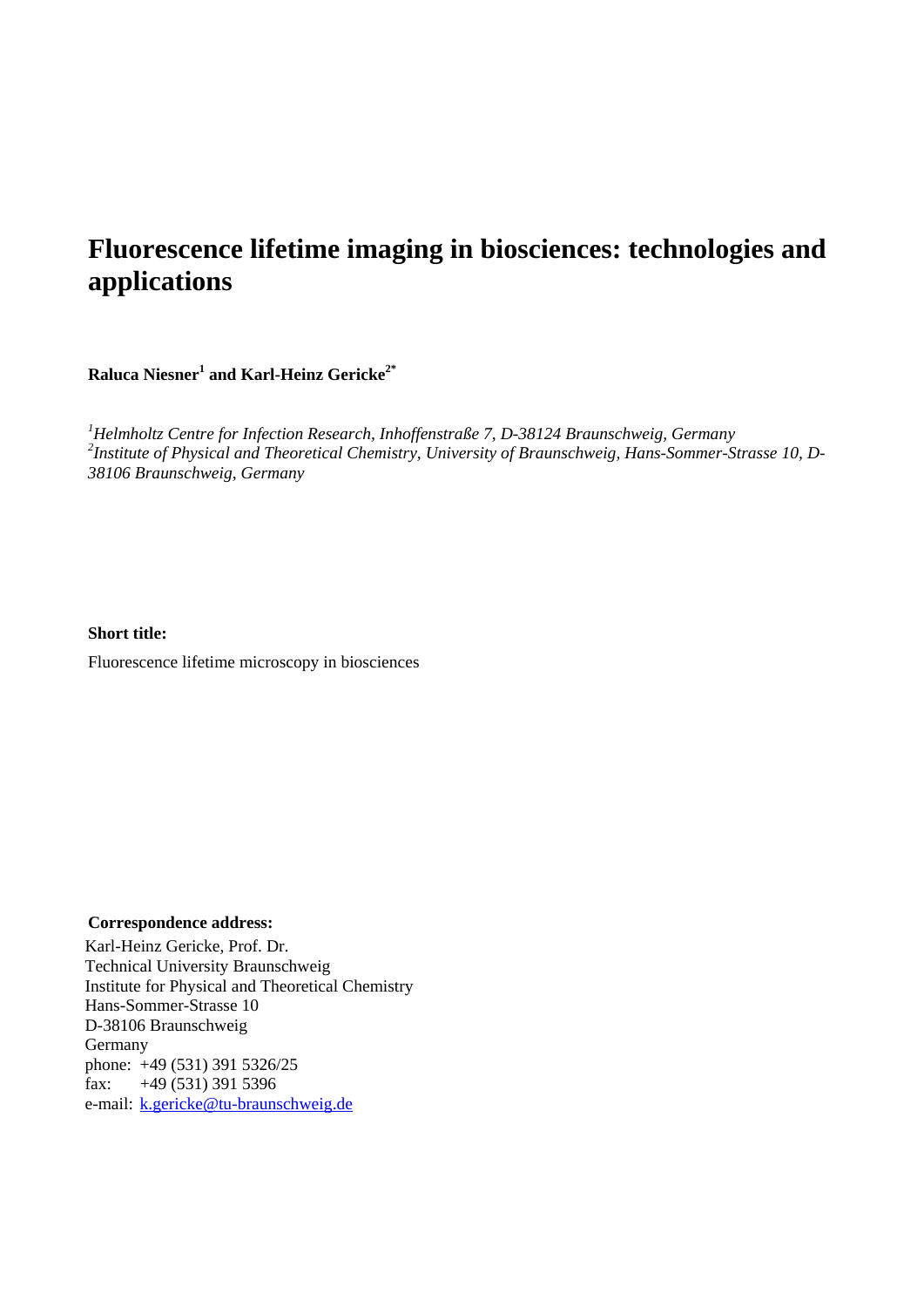#### **Abstract**

The biosciences require the development of methods, which allow a non-invasive and rapid investigation of biological systems. In this frame high-end imaging techniques allow an intravital microscopy in real-time, providing information on a molecular basis. Far-field fluorescence imaging techniques are some of the most adequate methods for such investigations. However, there are great differences between the common fluorescence imaging techniques, i.e. wide-field, confocal one-photon and two-photon microscopy, respectively, as far as their applicability in diverse bioscientific research areas is concerned. In the first part of this work, we briefly compare these techniques. Standard methods used in the biosciences, i.e. steady-state techniques based on the analysis of the total fluorescence signal originating from the sample, can successfully be employed in the study of cell, tissue and organ morphology as well as in monitoring the macroscopic tissue function. However, they are mostly inadequate for the quantitative investigation of the cellular function at molecular level. The intrinsic disadvantages of steady-state techniques are counteracted by using time-resolved techniques. Among these the fluorescence lifetime imaging (FLIM) is currently the most common. Different FLIM principles as well as applications of particular relevance for the biosciences, especially for fast intravital studies are discussed in this work.

**Keywords:** time-resolved fluorescence microscopy, fluorescence lifetime imaging, multi-focal twophoton microscopy, time-gating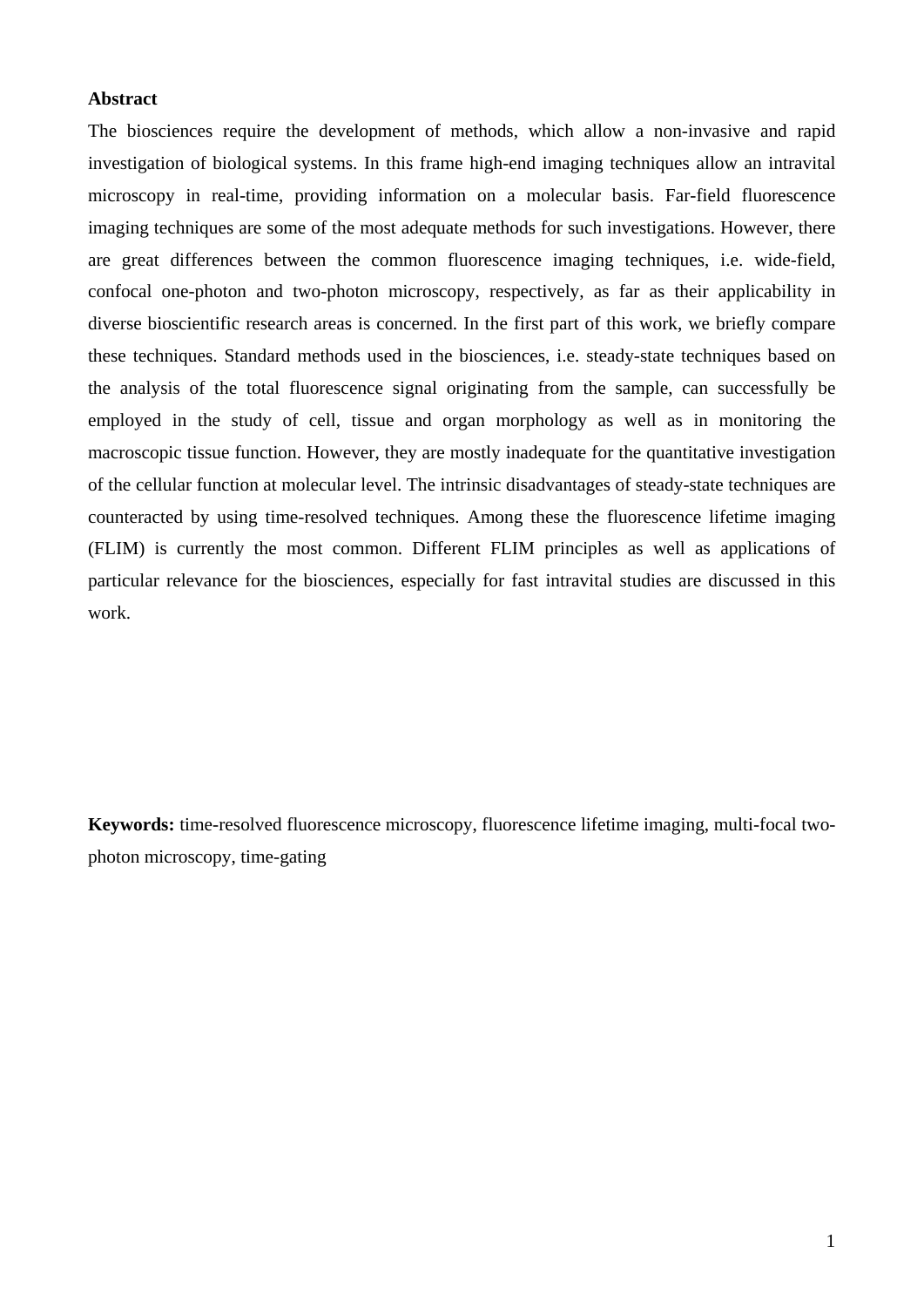### **1. Introduction**

A central methodological aim of biosciences is to experimentally simulate, as good as possible, the real environmental conditions of biological systems in order to gain a true image of the effects and phenomena of interest on both macroscopic and molecular level. Thus, the bioscientific and biomedical research is moving from *ex vivo* observations towards intravital investigations, i.e. investigations in the living organism. In this frame, the development of imaging techniques, which allow an accurate and highly sensitive monitoring of changes in the studied system without disturbing the natural processes, is of particular relevance. Fluorescence far-field imaging techniques like wide-field microscopy<sup>1</sup>, confocal one-photon microscopy<sup>2,3</sup> and multi-photon laserscanning microscopy<sup>4</sup> belong to the most adequate and most used imaging techniques in the biosciences due to their high potential for mapping biological systems in a non-invasive way and with high (spatial and temporal) resolution. However, there are significant differences as far as their optical performance, i.e. spatial resolution, imaging depth, signal-to-noise ratio, detection and recording efficiency as well as sensitivity and imaging speed are concerned. We briefly review the advantages and restrictions of commonly employed fluorescence far-field microscopic techniques for diverse biological application areas. Special attention is dedicated to the comparison of two different setups of the two-photon laser-scanning microscopy, i.e. single-beam scanning combined with photomultiplier detection and multi-beam scanning combined with CCD detection, as far as imaging depth and imaging speed are concerned.

Although steady-state techniques, i.e. techniques which use only the integral emission and the spectral information contained therein, are well established investigation tools for biosciences, they show intrinsic limitations in quantitatively monitoring the cellular function on molecular basis, for instance in the investigation of intracellular fluorescence resonant energy transfer (FRET)<sup>5</sup>. The reasons therefore are twofold:

- − in many applications the absorption and emission spectra of different chromophores within a cell overlap so that the chromophores can hardly be resolved and
- − modifications of the fluorescence intensity are caused not only by changes in the chromophore concentration but also by photo processes like quenching, internal conversion or other types of intermolecular energy transfer, which cannot be resolved without previous calibration.

The interest in time-resolved measurements mainly originates from the information available in the fluorescence decay of the sample. This is molecule-specific and highly sensitive to modifications of the microenvironment as well as to changes induced by photo processes, e.g. quenching or FRET,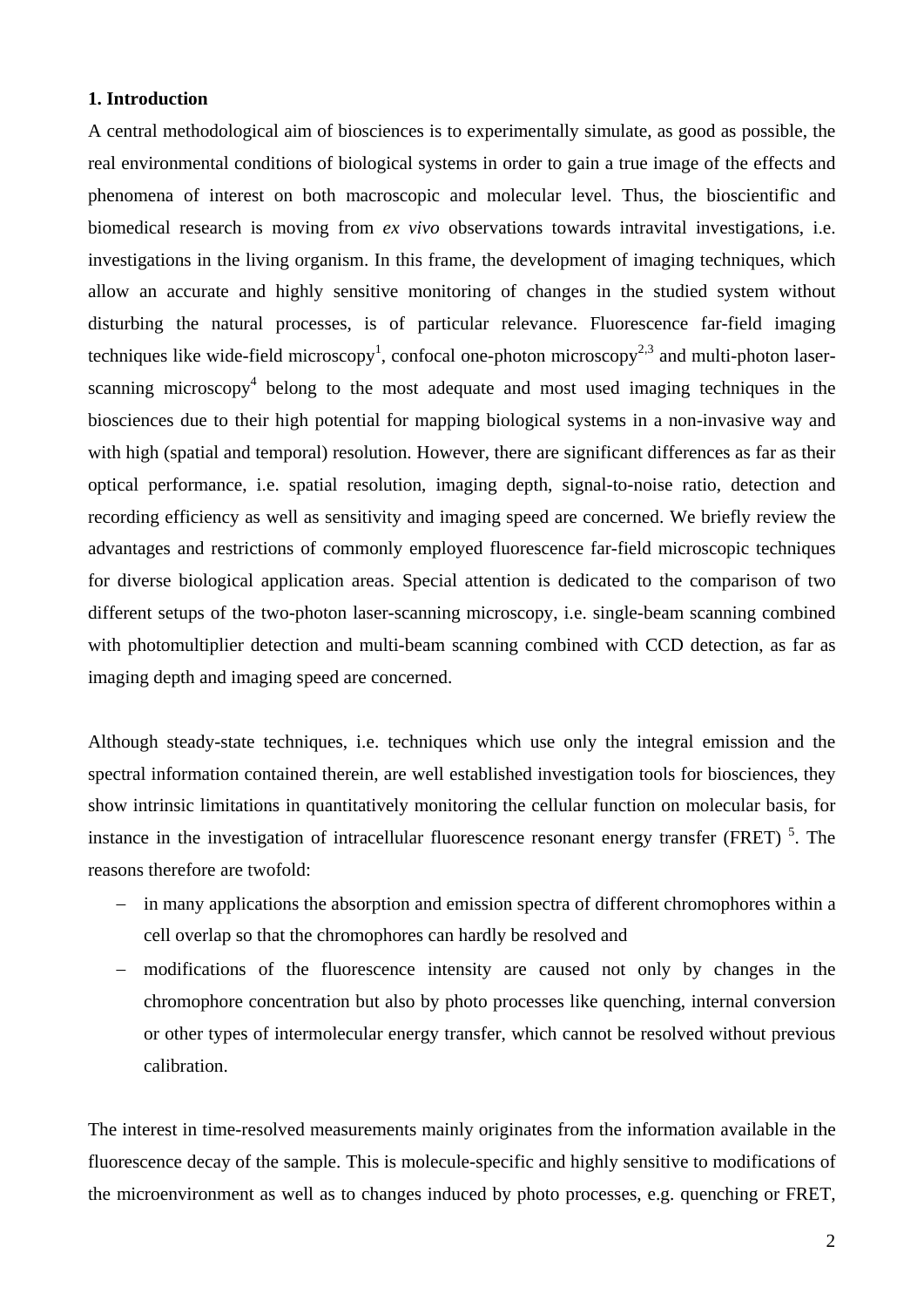but it is hardly affected by fluctuations of the chromophore concentration, which implies highaccuracy calibration-free measurements. Thus, fluorescence lifetime imaging (FLIM) can in many cases counteract the disadvantages of steady-state techniques  $6,7$  and, consequently, has become a versatile tool in the quantitative measurement of cellular parameters as well as in monitoring and quantifying molecular phenomena within the cell.

The focus of this work lies on the most used FLIM techniques, i.e. homodyne and heterodyne frequency-domain FLIM  $^{8}$ , time-correlated single-photon counting (TCSPC)  $^{9,10}$  and time-gated techniques <sup>11</sup>,12 as well as on their compatibility with current high-end far-field imaging techniques with particular relevance for the biosciences. The comparison criteria refer to standard fluorescence imaging parameters, i.e. speed and optical performance, and also to specific features for timeresolved measurements, e.g. processing and evaluation speed and accuracy as well as temporal resolution. Furthermore, since biological systems contain numerous endogenous cromophores apart of the fluorescing markers, the fluorescence decay in such samples is usually multiexponential. Thus, it is important for the FLIM techniques to be able to determine the form of the intensity decay law and to interpret the decay in terms of molecular features of the sample. Two concrete applications of time-gated FLIM based on ICCD detection combined with multi-focal two-photon laser scanning microscopy, i.e. a novel technology with great potential for intravital time-resolved investigations in real-time, are also presented.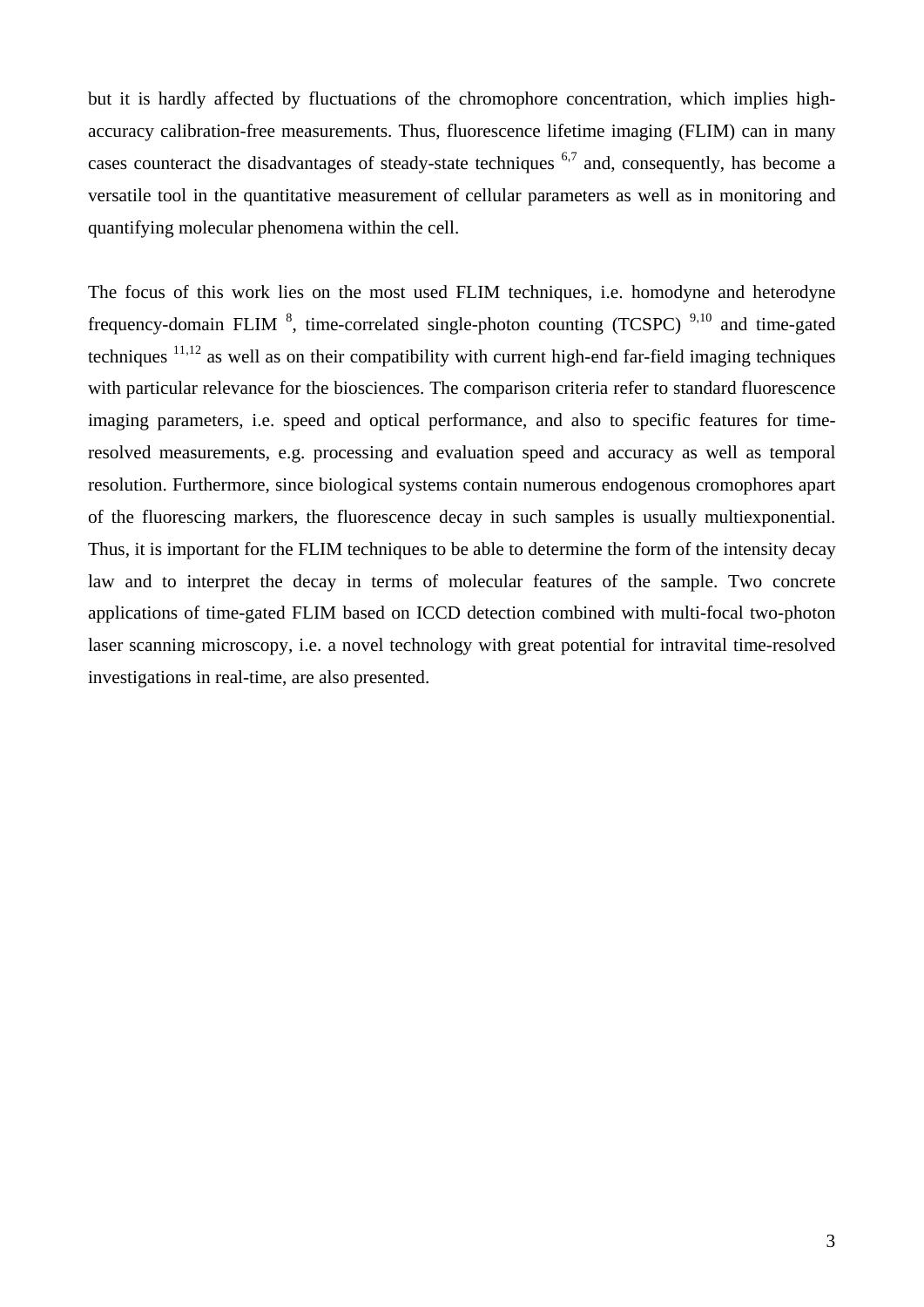#### **2. Fluorescence imaging techniques**

Since the questions about the structure and (molecular or macroscopic) function of biological systems are manifold, the requests on the fluorescence microscopy techniques are very different depending on the sample or phenomenon under study. Standard low-cost microscopy methods used in the biosciences are wide-field techniques based on one-photon excitation  $1,13-15$ , which do not specially need lasers as excitation sources but can also use flash lamps, LEDs or mercury lamps. The typical detectors in wide-field imaging experiments are cameras. These techniques allow only a coarse representation of the investigated sample because they are characterised by a rather poor lateral resolution and practically no axial resolution. Moreover, using these methods based on UV/visible excitation, the deeper layers of the sample cannot be imaged because the excitation light is completely scattered already in the upper layers, i.e. imaging tissue or intact organs is impossible <sup>4,16</sup>. Although the use of lamps or LEDs instead of lasers insures low photobleaching of the samples  $<sup>1</sup>$ , it also limits the sensitivity of the device, i.e. faintly fluorescing samples cannot be visualised.</sup>

The confocal microscopy based on one-photon excitation, which is a scanning technique, provides a very good (diffraction limited) lateral resolution, an adjustable axial resolution, which depends on the dimension of the pinhole in front of the detector, and due to the use of UV/visible laser radiation for excitation, it is appropriate for imaging low fluorescence signals in isolated cells or, generally, in thin samples  $^{2,3,17-19}$ . However, this is also a UV/visible technique and, thus, it does not allow the visualisation of intact tissue or organs. The use of laser radiation combined with a large excitation volume along the optical axis leads to dramatic photodamage and photobleaching effects within the sample  $4,16$ . Furthermore, since only point detectors, i.e. photomultiplier tubes (PMT) or photodiodes, can reasonably be employed for the confocal alignment, this method uses point-bypoint scanning and detection and, thus, it is very slow <sup>4,16</sup>. The scanning in confocal microscopy is realised either by moving the sample itself (very slow but optically stabile) or by moving the excitation laser beam over the resting sample (instrumentally more complex but faster)  $2,17$ . Line scanning based on cylindrical optics is a fast alternative currently used in some commercial microscopes (LSM live, Zeiss, Jena, Germany). However, the resolution along the scanning line is rather low.

Since the early nineties, the two-photon (multi-photon) laser-scanning microscopy (TPLSM) has been established as a versatile imaging technique for biological systems with a high potential not only for organ but also for intravital (i.e. in the living organism) multi-dimensional imaging, although its lateral resolution is slightly lower than that achieved in confocal microscopes due to the longer excitation wavelength  $4,16$ .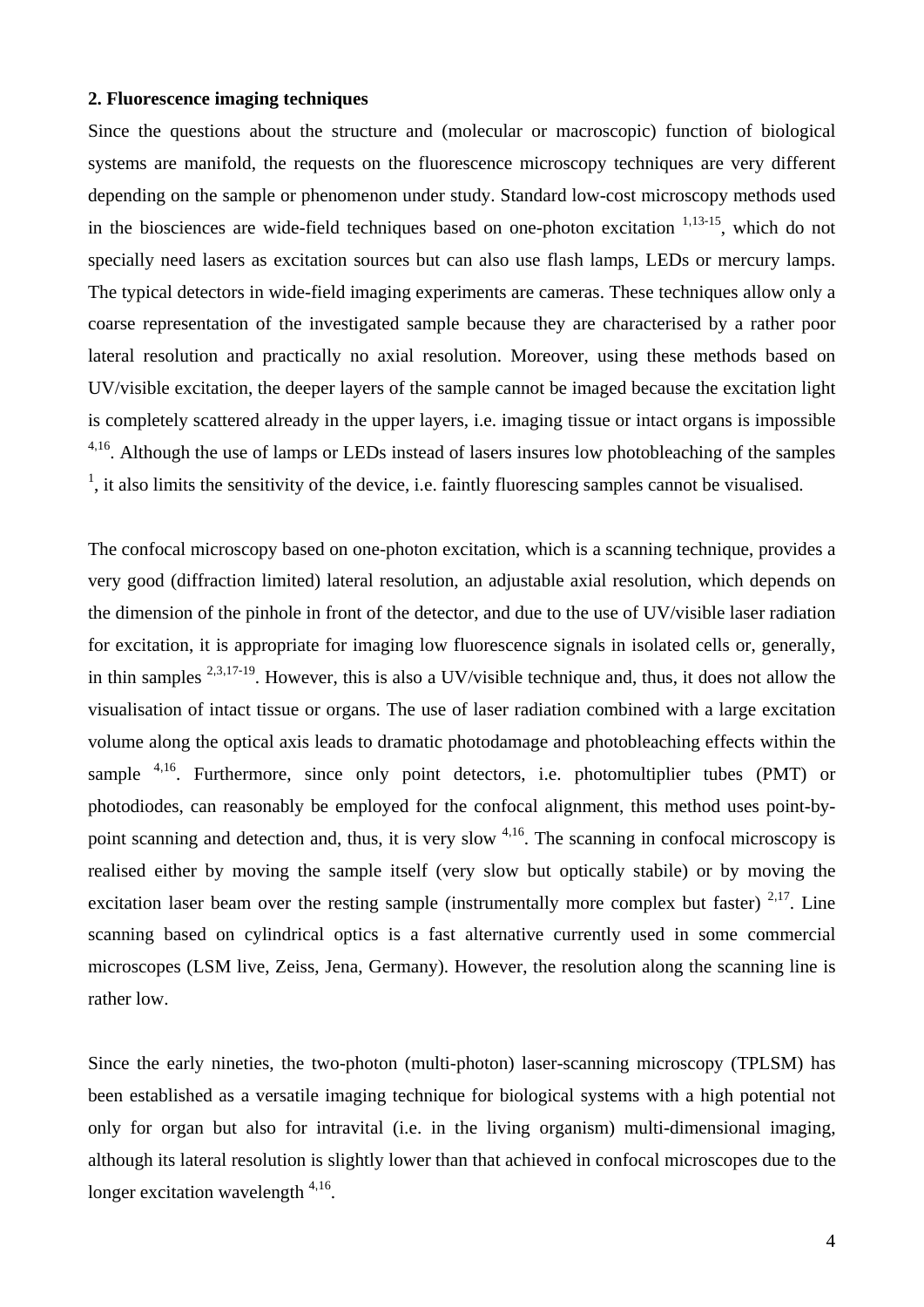The advantages of TPLSM over standard one-photon excitation fluorescence microscopic techniques, i.e. confocal and wide-field microscopy, are the intrinsic 3D spatial resolution, a large penetration depth in thick highly-scattering biological media and a low photobleaching and photodamage of the sample outside the focal plane. These advantages are to be derived from the principal characteristics of the two-photon excitation. The low two-photon excitation cross-section and the quadratic dependence of the excitation rate on the illumination photon flux lead to a 3Dconfined excitation volume and, thus, to almost no photoprocesses outside the focal plane. Since biological tissue can be easier penetrated by near infrared (NIR) than by visible or ultraviolet light, the necessity of using NIR illumination for the two-photon excitation lead to a large penetration depth in this kind of samples. However, low two-photon excitation cross-sections also lead to the main drawback of TPLSM, i.e. the need of high photon fluxes for adequate excitation rates. This drawback is counteracted by the use of ultra-short (femtosecond) pulsed lasers, characterised by a low averaged energy in spite of high photon fluxes during the laser pulse. Considering the advantages of the two-photon excitation over the one-photon excitation, one would expect that three- or more-photon excitation is even more adequate for imaging biological samples. However, the excitation cross-section in these cases is very low, so that the photon fluxes necessary for sufficient excitation rates can hardly be achieved  $4,16$ .

Currently, steady-state TPLSM techniques based on scanning of the sample with a single laser beam followed by fluorescence detection by means of photomultiplier tubes (PMT), i.e. point detection, are largely employed in biosciences. However, due to the fact that the usually employed galvanometer scanners in combination with point-by-point detection are too slow, these techniques cannot track the dynamics of important biological processes. Devices, which allow a faster scanning of the sample, e.g. acusto-optical deflectors, are good alternatives to the standard galvanometer scanners, but apart of their complicated and sometimes unstable instrumental implementation, they still have the disadvantage that due to photodamage only 10% of the full laser power can be used for biological investigations  $20,21$ . Techniques based on a multi-beam scanning combined with synchronous fluorescence detection, i.e. based on CCD cameras, are able to use the full laser power under non-invasive conditions for the biological samples while being very fast and, thus, represent very advantageous TPLSM techniques for biosciences. The innovative aspect of the multifocal technique (Fig. 1) employed in our experiments is that it avoids cross-talk, i.e. interference between neighbouring beam lets, due to multiplexing  $2^1$ .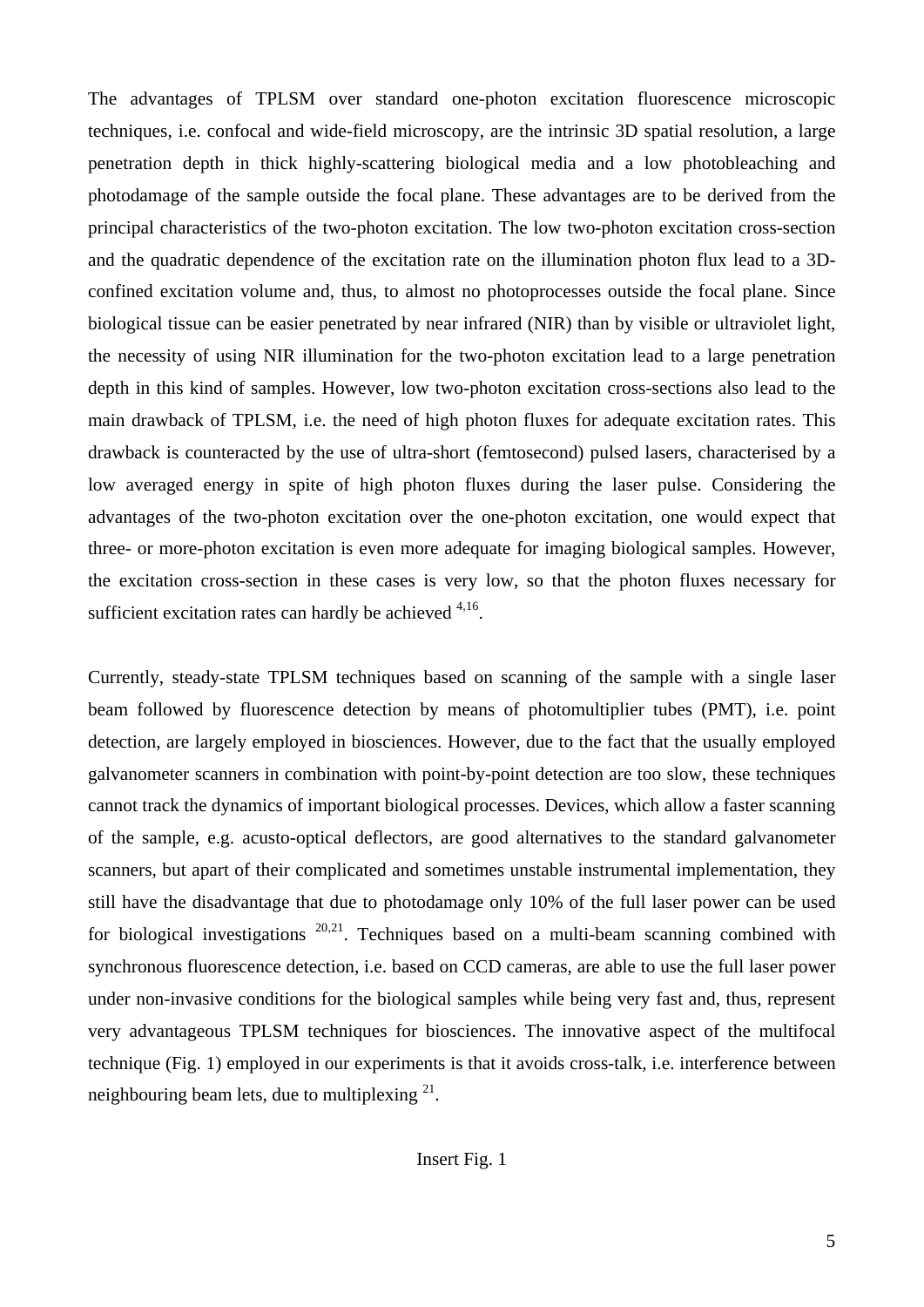The special part of the multifocal system used by us is the beam-multiplexer that is able to split up an incoming NIR beam (710-1050 nm) into two beam sets each consisting of up to 32 beams. Thereby one set features s-polarisation while the other one is p-polarised. Both sets are recombined and coupled into an upright microscope through the scan lens – tube lens combination (SL, TL). A dichroic mirror (DM) reflects the excitation light towards the objective lens that focuses it onto the sample. The geometry of the beam-multiplexer generates a single line of up to 64 foci in the object plane whereby adjacent foci have opposite polarisation and a typical distance of 1.5 μm from each other for a  $20 \times$  objective lens (NA = 0.95). In addition, the degree of parallelization can be changed from 64 beams down to 32, 16, 8, 4 and also to a single one whereas the power per beam is doubled with each time the number is halved. Thereby the length of the line is reduced while the spacing between adjacent foci remains constant. Scanning is done with a conventional pair of galvanometer scanners, which insure a high stability of the image in contrast to acusto-optical deflectors. In combination with the motorized microscope z-drive three-dimensional objects can be visualized.

In the presented microscope (Fig. 1), the fluorescence is collected by the objective lens and can be imaged onto one or two CCD cameras. A switchable dichroic mirror splits it up onto the two cameras enabling simultaneous acquisition of two different colors. Each camera has a filter wheel in front of it to further separate the emission light. In addition, another emission pathway changer allows switching from CCD detection mode to non-descanned PMT detection.

We already compared in detail a standard single-beam PMT with a multiplexing multi-beam CCD technique (MB-CCD), as far as technical characteristics important for the bioscientific research are concerned, i.e. spatial resolution, penetration depth, signal-to-noise ratio (SNR) and imaging speed  $^{22}$ . While the spatial resolution is the same no matter of detection or excitation pattern, the singlebeam scanning combined with PMT detection turned out to be more appropriate for deep-imaging experiments (more than 200 µm depth) because in this imaging depth the SNR of the single-beam PMT setup is clearly better than that of the MB-CCD setup. As far as the imaging speed is concerned, it is undisputable that the MB-CCD technique alone allows real time measurements in fast biological systems, e.g. flow within a blood vessel (Fig. 2).

# Insert Fig. 2

Two-photon techniques, which break the diffraction resolution limit, are based on point spread function engineering and must be mentioned when giving a general review of imaging techniques for biosciences.  $4\pi$  microscopy, STED microscopy and triple-state depletion microscopy are just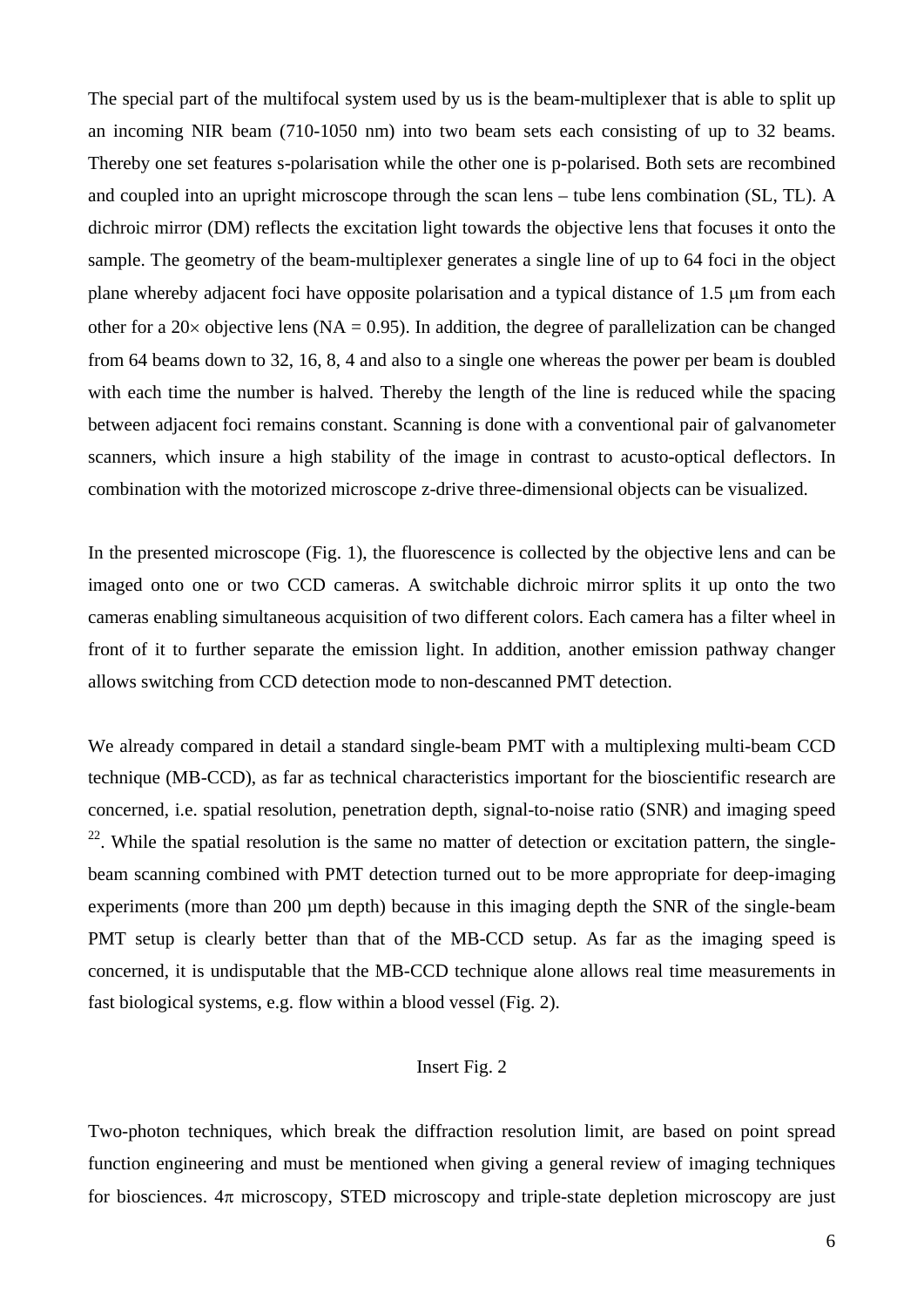some of these methods, which have been especially developed in the group of Stefan Hell (Max Plank Institute, Goettingen, Germany) <sup>23</sup>-25. These techniques are particularly appropriate for optical imaging on the nanometer scale but are completely inadequate for measurements in (usually) thick biological samples.

#### **3. Principle of Fluorescence Lifetime Imaging (FLIM)**

The molecular parameter of interest in this work is the fluorescence lifetime  $\tau$  of endogenous or exogenous chromophores within cells, which strongly depends on the cellular environment, i.e. proximity to loaded macromolecules like proteins, pH, viscosity, ion concentration, etc. The definition of the fluorescence lifetime is  $26$ :

$$
\tau = \frac{\phi}{k_F} \text{ with the fluorescence quantum yield } \phi = \frac{k_F}{k_F + k_{ISC} + k_{SE} + k_{bleaching} + k_{chem} + k_{nr}}. \tag{1}
$$

A simplified Jablonski diagram (Fig. 3) best explains this mathematical formula and illustrates the pathways through which the environment influences the fluorescence lifetime.

# Insert Fig. 3

The simplified fluorescence decay of a fluorophore in a homogenous media is given by:

$$
F(t) = I_0 \cdot e^{-t/\tau} \cdot e^{-t/\theta} \,. \tag{2}
$$

 $\theta$  is the rotational correlation time of the molecule and the exponential term containing it describes the rotational diffusion. The main simplification in this formula is that it neglects the fact that the fluorescence anisotropy has a multiexponential behaviour depending on the symmetry of the chromophore and on the excitation mode.

When the emitted light is detected under the magic angle (54.7°), at which polarisation effects are minimised, i.e. effects of the rotational diffusion caused by different viscosities of the media or by binding to macromolecules or to membranes, the fluorescence decay is simplified to  $26$ .

$$
F(t) = I_0 \cdot e^{-t/\tau} \,. \tag{3}
$$

Even if experiments are not performed under the magic angle, the effect of rotational diffusion is negligible when this is much faster or much slower than the fluorescence decay  $26$ .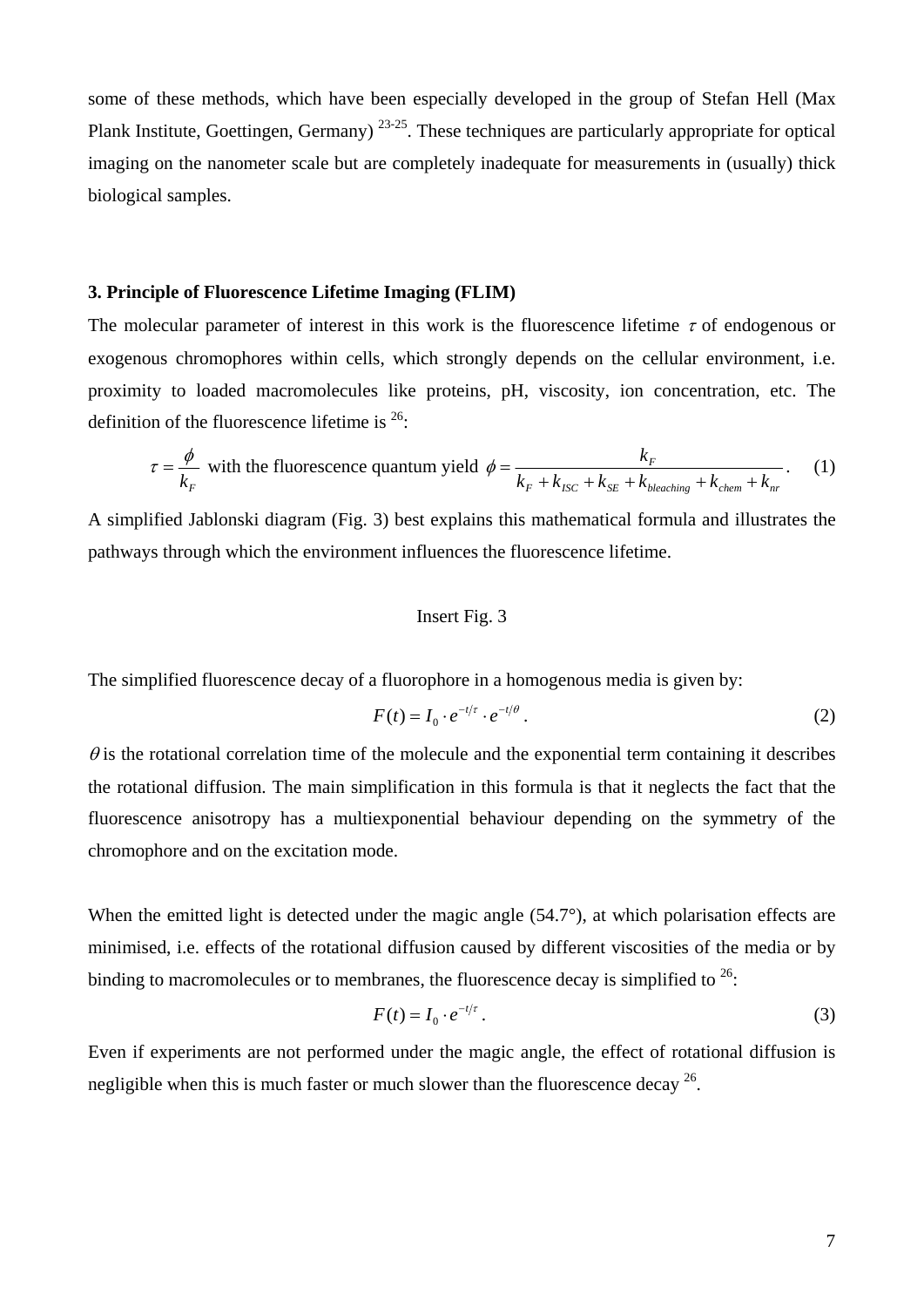Biological systems resemble multiexponential fluorescence decays since they contain a complex mixture of endogenous chromophores, e.g. NADH, NADPH, FAD, serotonin, melanin, tryptophan and tyrosine in proteins or porphyrins  $27$ :

$$
F(t) = \sum_{i} a_i \cdot e^{-t/\tau_i} \tag{4}
$$

 $\tau_i$  is the fluorescence lifetime of the chromophore *i* and  $a_i$  is the corresponding weighting factor.

Since both the endogenous and the exogenous chromophores are usually heterogeneously distributed within the cell, tissue or organ, bulk measurements of the fluorescence lifetime cannot provide sufficient information about the real cellular phenomena. Only imaging experiments, i.e. fluorescence lifetime imaging – FLIM, allow a complete, bioscientifically relevant picture of the samples under study  $6,8,26,28$ .

There are two principal techniques to determine the fluorescence lifetime in an image: frequencydomain and time-domain FLIM techniques. Further techniques like those based on the stimulated emission depletion  $^{29}$  have their own attractiveness but are for most users less interesting since they are instrumentally complex and often unstable.

#### *3.1. Frequency-domain FLIM*

In frequency-domain (FD) FLIM techniques, the sample is excited with light, which intensity is modulated at a high frequency comparable to the reciprocal of the fluorescence lifetime  $\tau$ . The subsequent emission of the sample is also intensity-modulated at the same frequency. However, this emission does not precisely follow the excitation but rather shows phase delays and amplitude changes which are determined by the fluorescence decay law of the sample, i.e. the phase of the emission is shifted to later time points as compared to the excitation light, whereas the peak-to-peak height of the modulated emission is decreased relative to that of the modulated excitation <sup>6-8,26,28</sup>.

At each modulation frequency, the phase shift increases from 0 to 90 $^{\circ}$  with increasing modulation frequency  $\omega$  and corresponds to the time-delay between excitation and emission. This finite time response of the sample also results in demodulation of the emission by a factor *m*ω. This factor decreases from 1 (100%) to 0 (0%) with increasing modulation frequency. At low frequencies, the emission immediately follows the excitation, i.e. a phase angle (phase shift) near to zero and a demodulation factor near to 1.0. As the modulation frequency is increased, the finite lifetime of the excited state prevents the emission from precisely following the excitation. Thus, for a single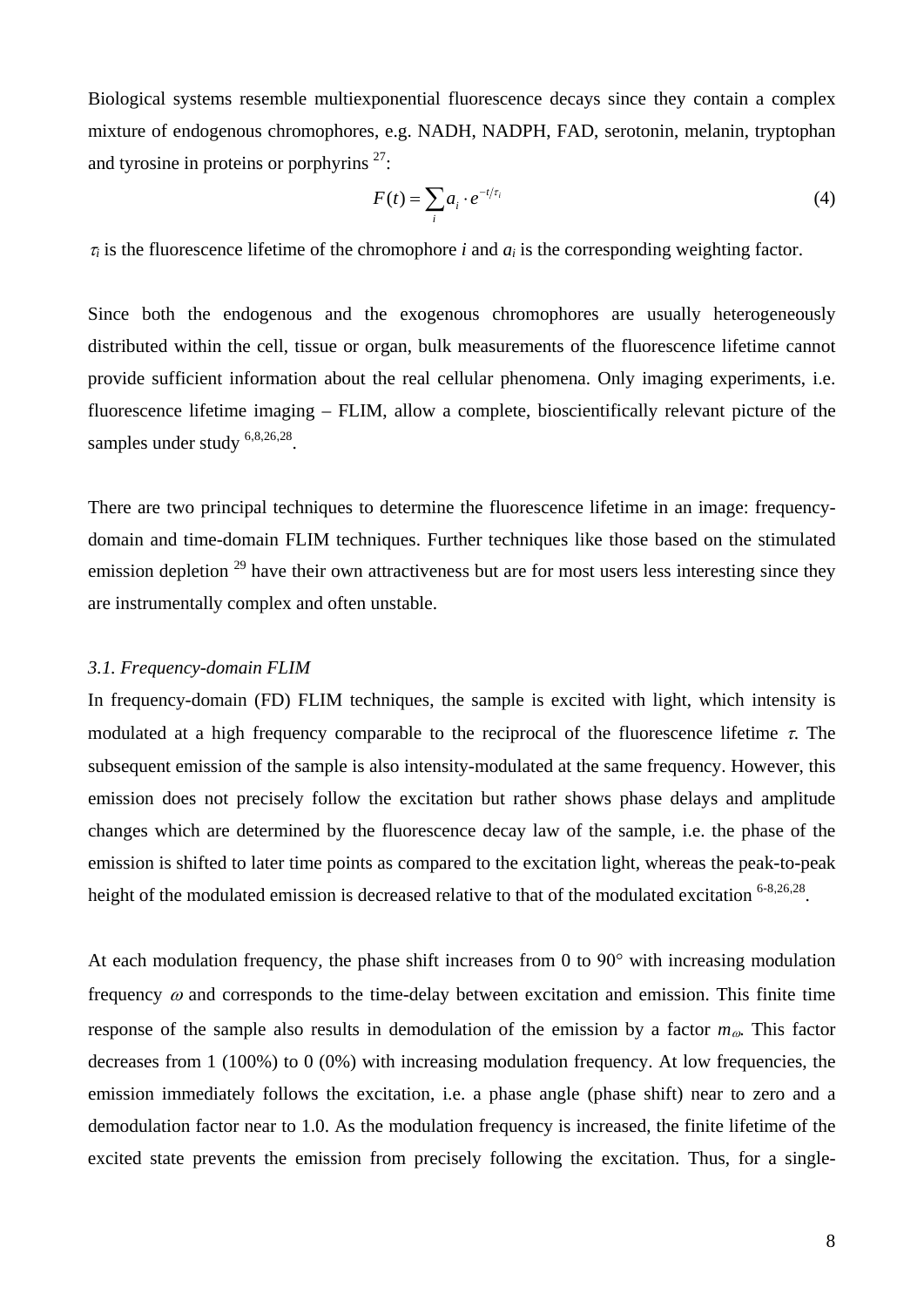exponential decay, the phase shift and the demodulation factor measured at a particular frequency are related to the fluorescence lifetime as follows  $6,7,28$ :

$$
\tan \phi_{\omega} = \omega \cdot \tau
$$
  

$$
m_{\omega} = 1/\sqrt{1 + \omega^2 \cdot \tau^2}
$$
 (5)

For multiexponential decays the lifetime calculated as described above are the result of a complex weighting of various components in the emission. For such samples it is necessary to measure the phase shift and demodulation values over the widest possible range of modulation frequencies with the centre frequency being comparable to the reciprocal of the mean decay time of the emission.

The FD data for an intensity decay can be calculated from the sine and cosine transforms of *F*(*t*) <sup>6</sup>,7,28:

$$
N_{\omega} = \frac{\int_0^{\infty} I(t) \cdot \sin \omega t \cdot dt}{\int_0^{\infty} I(t) \cdot dt}, \qquad D_{\omega} = \frac{\int_0^{\infty} I(t) \cdot \cos \omega t \cdot dt}{\int_0^{\infty} I(t) \cdot dt}.
$$
 (6)

For a multiexponential decay these transforms are related to the fluorescence lifetimes  $\tau_I$  and the weighting factors *ai*:

$$
N_{\omega} = \sum_{i} \frac{a_i \cdot \omega \cdot \tau_i^2}{\left(1 + \omega^2 \cdot \tau_i^2\right)} / \sum_{i} a_i \cdot \tau_i \qquad D_{\omega} = \sum_{i} \frac{a_i \cdot \tau_i}{\left(1 + \omega^2 \cdot \tau_i^2\right)} / \sum_{i} a_i \cdot \tau_i \,. \tag{7}
$$

The calculated frequency-dependent values of the phase angle  $\phi_{c\omega}$  and of the demodulation factor *mc*ω are given by:

$$
\tan \phi_{c\omega} = N_{\omega} / D_{\omega}
$$
  

$$
m_{c\omega} = \sqrt{N_{\omega}^2 + D_{\omega}^2}.
$$
 (8)

It is consequently obvious that resolution of a complex decay requires multiple measurements at a number of modulation frequencies, which span the frequency response of the sample.

First useful variable-frequency instruments were developed in the groups of Gratton and Lakowicz  $6-8,26,28$ . They allowed phase and modulation measurements from 1 to 200 MHz. Currently, devices which work at frequencies up to 10 GHz exist  $26$ . However, multiexponential evaluation is more difficult at high modulation frequencies when the phase angle approaches  $90^\circ$ , since the requirements on phase angle resolution for accurately determining the fluorescence lifetimes and the corresponding weighting factors increase over the technical possibilities <sup>8,26</sup>.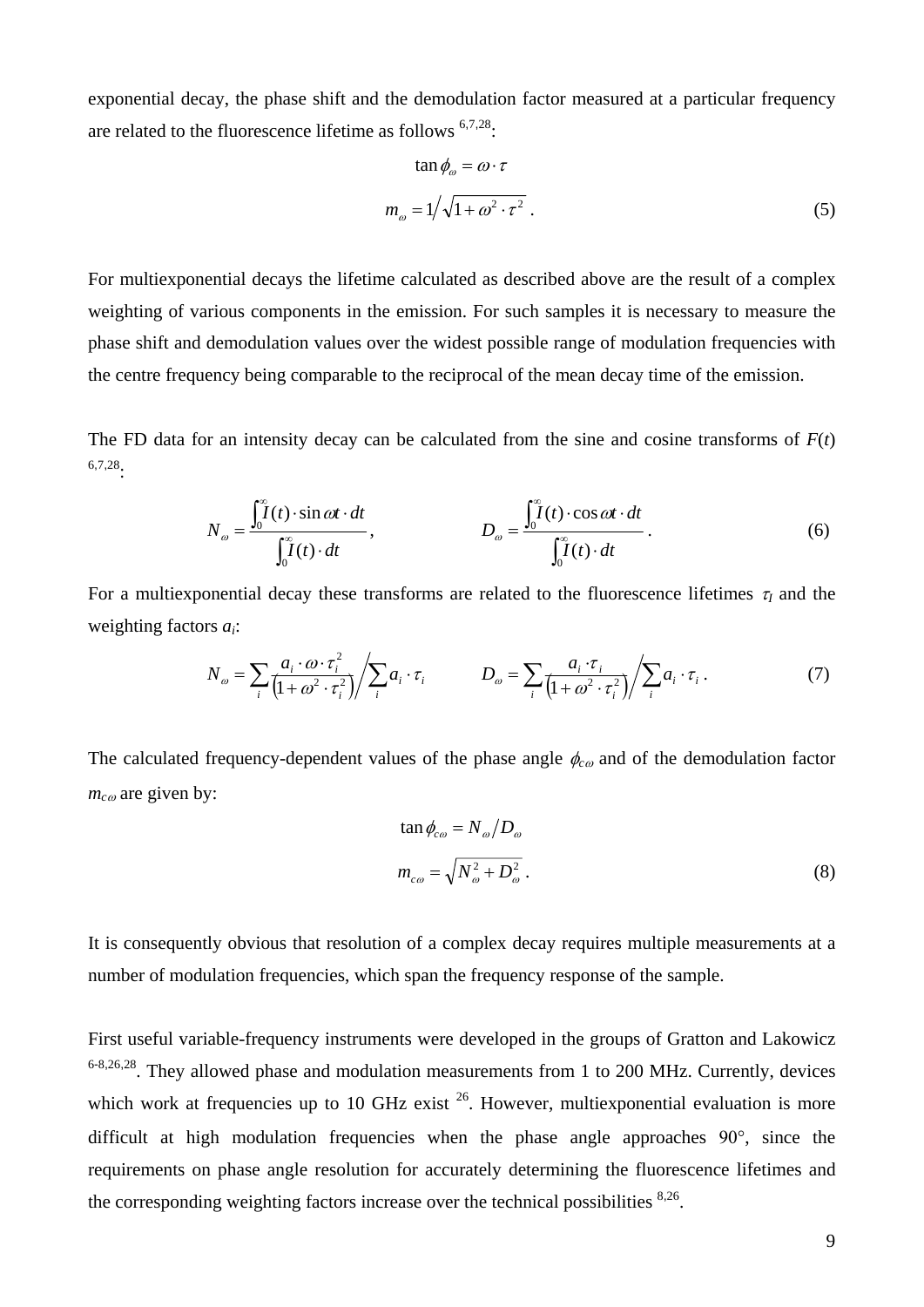As excitation sources for FD FLIM one can employ continuous wave lasers, pulsed lasers, e.g. cavity-dumped dye lasers or Ti:Sa laser  $6-8,28,30,31$ , as well as low-cost light-sources, e.g. flash lamps or even LEDs  $32$ . Thus, the possibility to build a low-cost FLIM device makes the FD techniques especially attractive for routine applications.

While the early frequency-domain devices based on Debye-Sears modulators allowed modulation of the excitation only at few fixed frequencies, current frequency synthesisers, i.e. instruments based on a phase shifter which add a small frequency to a high-frequency (MHz) device, can allow modulation at closely spaced frequencies over a large range <sup>8</sup>,26. Currently, the modulation of the excitation light is done either with acusto-optical  $30,33-37$  or with electro-optical modulators  $6-8,26,28,32$ . While acusto-optical modulators provide modulation only at discrete resonances (the RF modulation frequency and its harmonics) in a limited range of frequencies, electro-optical modulators provide almost continuous modulation over a large range of frequencies. However, the latest necessitate high input voltages of 1 to 7 kV, which make their use somewhat difficult.

In order to detect the modulated emitted light and to obtain the phase and modulation information, the gain of the detector must be also (sinusoidal) modulated at the same frequency as the excitation light, i.e. homodyne FD techniques  $30,34$ , or at a frequency slightly different from that of the excitation, i.e. heterodyne FD techniques based on cross-correlation <sup>8,26</sup>. The use of crosscorrelation results in the rejection of harmonics and other sources of noise of the emitted light, so that there is no need for accurate sinusoidal modulation, i.e. even a laser pulse train can be used. The basic idea is to modulate the gain of the detector at a frequency offset (δ*F* between 10 and 100 Hz) from the excitation light modulation frequency. The result is a low-frequency signal from the PMT at frequency δ*F* that contains the phase and modulation information, i.e. fluorescence decay information. The phase and modulation of this low-frequency signal can be easily measured either by analog or digital methods. Currently, this signal is digitized and analyzed by a fast-Fourier transform 8,26,38.

Standard detectors for FD FLIM techniques are different types of PMT although lately also modulated intensified CCD cameras (for both homodyne and heterodyne detection) have been used 8,9,26. The main argument against intensified CCD as detectors for FD FLIM is their relatively low sensitivity  $\degree$ . The time-resolution, when using photomultiplier tubes, is determined by their transit time spread (TTS) of the detector. For dynodes PMT this is maximally 200 MHz (5 ns), whereas for MCP PMTs it can easily reach 2GHz (500 ps) <sup>8,26</sup>. Although MCP PMT seems to be the ideal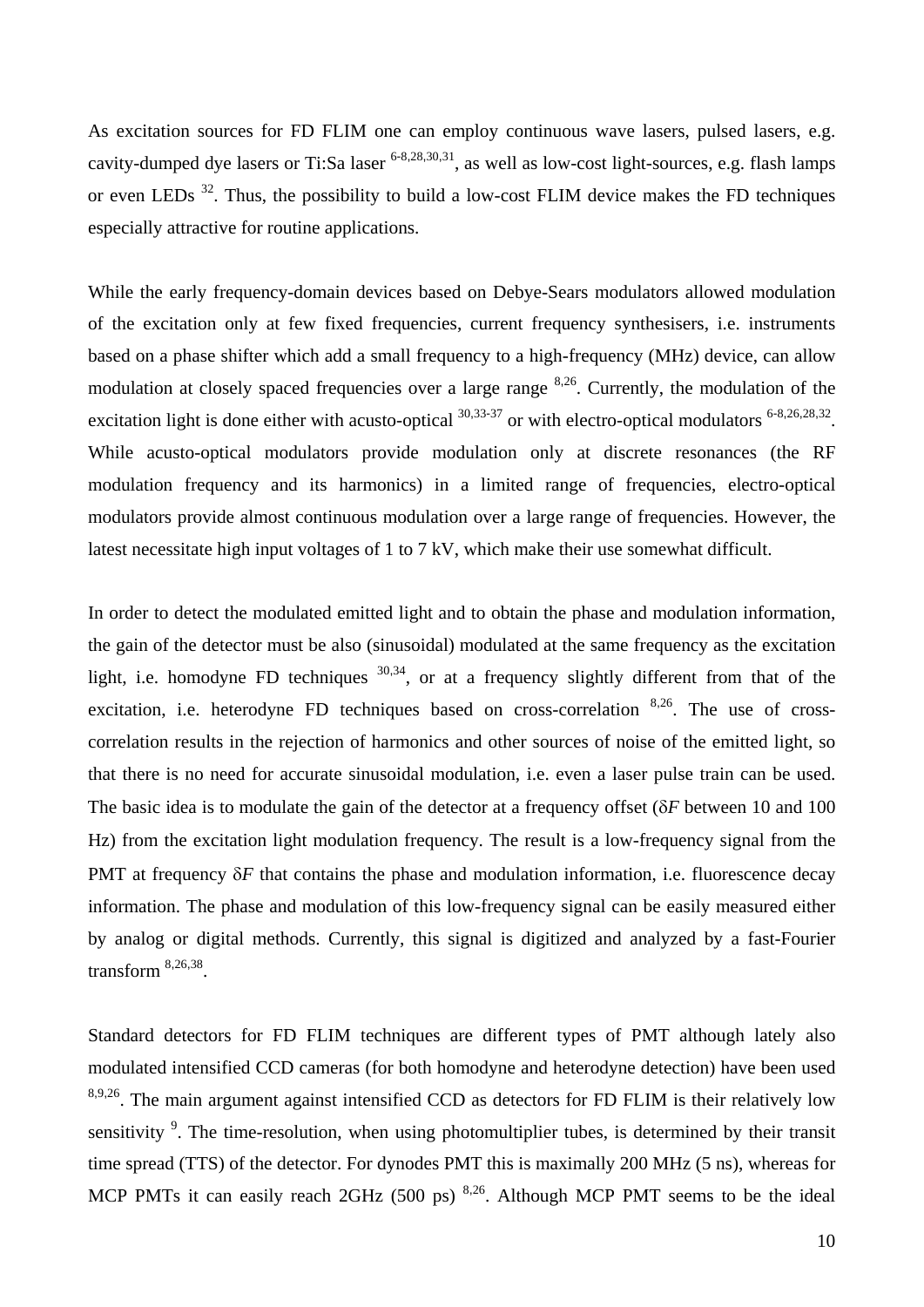detector for FD FLIM, its use for the more advantageous heterodyne detection has the disadvantage that the MCP PMTs need special self-designed circuits for cross-correlation outside the detector  $^{26}$ . Consequently, 200 MHz (5 ns) is the limit of most commercial FD devices out of two reasons:

- − it is difficult to obtain electro-optical modulators over this frequency due to their high halfwave voltages and
- − most photomultiplier tubes have their upper frequency limit at 200 MHz.

Gigaherz modulation can be achieved by using the harmonic frequency content of a laser pulse train, e.g. from a mode-locked Nd:YAG pumping a cavity-dumped dye laser or from a Ti:Sa laser  $8,30,34$ . In this case, the detection must be performed with MCP-PMT, which are characterised by a narrow TTS and which allow ps time-resolution.

In order to obtain the fluorescence lifetime information from FD FLIM data, one has to perform a comparison between the emission of the sample and the scattered light similarly to TCSPC, as it will be discussed later. Since the response function of the most PMT strongly depends on the detected wavelength, this comparison implies complicated measurements, which easily leads to instrumental instability  $6,8,26$ . Furthermore, the background in FD measurements cannot just be subtracted from the total signal like in time-domain measurements, since the first can contain different frequencies, e.g. of scattered light or of fluorescing cellular components, which make the measurements once more complicated 39.

Since imaging techniques for biosciences should be able to track fast dynamics of biological phenomena, their data-acquisition speed is an important issue. FD FLIM techniques which employ PMT (or photodiodes) as detectors are intrinsically slow techniques compared to those techniques, which employ ICCD cameras. This speed advantage of these synchronous detectors (cameras) as compared to point-detectors is maintained despite the current developments of FD FLIM techniques, which allow multi-dimensional, i.e. in xyz space and frequency, data-acquisition based on multi-channel detection <sup>8</sup>,30,33-37. Furthermore, only ICCD cameras can be used as detectors in multi-focal microscopy, i.e. faster microscopy, so that fast detection can be combined with a fast scanning for imaging samples in real time. However, multi-focal FD FLIM has not been reported yet.

## *3.2. Time-domain FLIM*

FLIM in time-domain is primarily more advantageous than FLIM in frequency-domain because it provides a direct measurement of the fluorescence decay and, thus, a direct access to the parameter/parameters of interest  $9,10,12,40-45$ . Considering the fact that many endogenous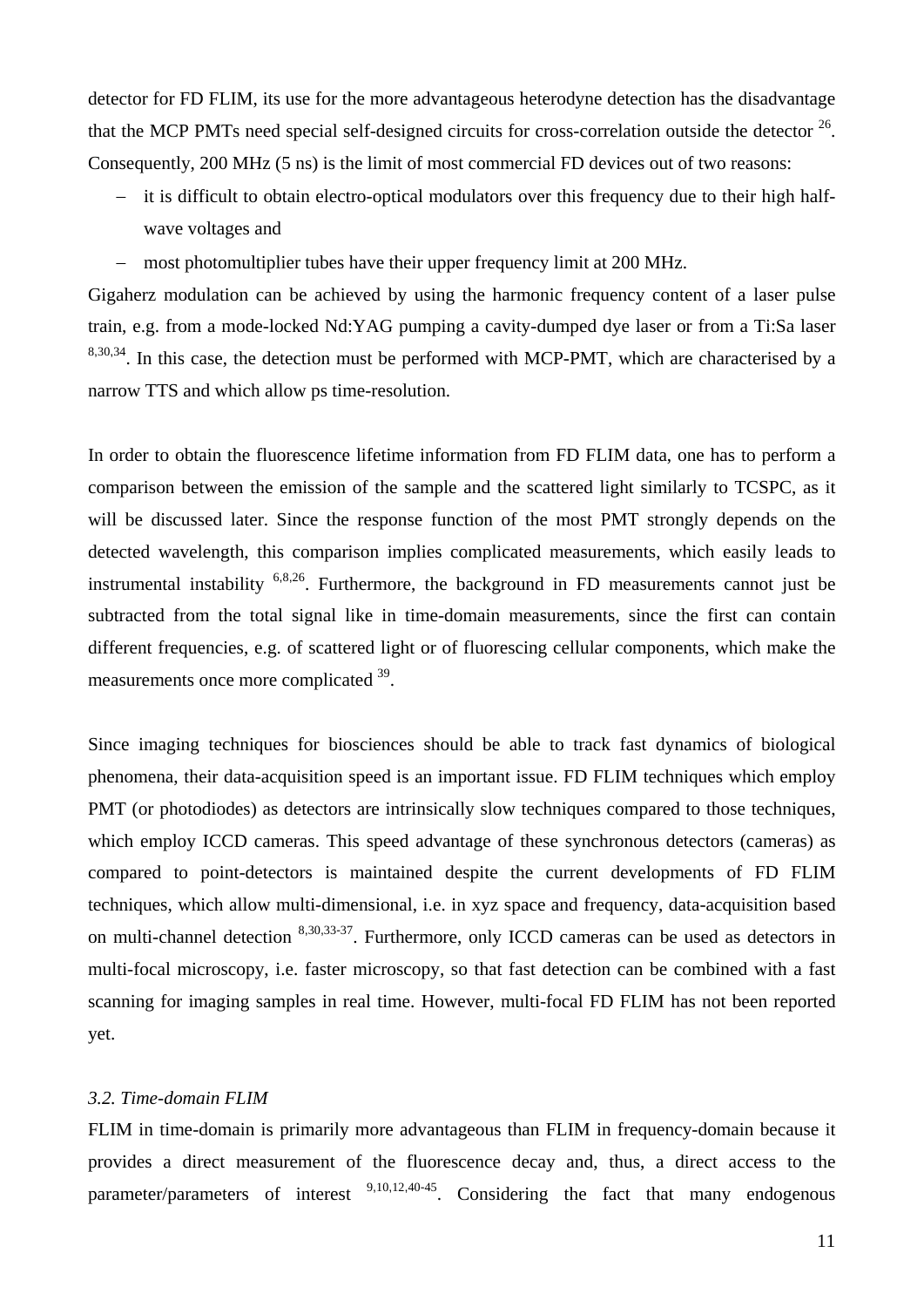chromophores (quenched donors in FRET, NADH, NADPH) are characterised by fluorescence lifetimes in ps-range, the time-accuracy provided by FD FLIM is often insufficient. In contrast, TD FLIM techniques reach time-resolutions in the low ps-range or even fs-range  $8-11,40,45-47$ .

The standard TD FLIM technique, currently used in most bioscientific applications, is the time correlated single photon counting (TCSPC). However, time-gated techniques increasingly gain on relevance out of reasons which will be discussed in the following.

## *3.2.1. Time-correlated single photon counting (TCSPC)*

Time-correlated single photon counting (TCSPC) is based on the excitation of the sample with a pulsed radiation source, the detection of single fluorescence photons, and the build-up of a histogram of the photon detection times. The result is the distribution of the photon density versus time, i.e. the fluorescence decay curve. Thereby, the molecules within the sample are repeatedly excited with the radiation of short pulsed high-repetition rate lasers in order to observe their fluorescence. Each laser pulse is optically monitored by a high-speed photodiode or photomultiplier to produce a start signal which is used to trigger the voltage ramp of a time-to-amplitude converter. The voltage ramp is stopped when the first fluorescence photon is detected. Finally an output pulse is provided whose voltage is proportional to the time between the start and the stop signals. A multichannel analyser converts this voltage to a time channel using an analog-to-digital converter. Summing over many pulses, the multichannel analyser builds up the fluorescence photon counting distribution. In order to avoid artefacts due to fluctuation of the pulse-amplitude, discriminators, e.g. leading-edge (LD) or constant fraction discriminators (CFD), are used. Currently, CFD are mostly met in TCSPC devices because their time-jitter (approx. 50 ps) is less influenced by the instrumental response function of the detector compared to LD (approx. 1 ns)  $^{9,42,46}$ .

Excitation sources for TCSPC are all types of high-repetition rate ps- and fs-pulsed lasers, e.g. cavity-dumped dye lasers, mode-locked cw lasers, pulsed tunable solid-state lasers like Ti:Sa lasers, fiber lasers or pulsed diode lasers, which makes TCSPC compatible both with the laser-scanning one-photon and two-photon excitation microscopy<sup>8,9</sup>. The detection in TCSPC is usually performed with photomultiplier tubes (PMT) but applications with photodiodes, especially avalanche photodiodes, have been reported <sup>8,9</sup>. However, the application of avalanche photodiodes is limited due to the poor time-resolution of these detectors, i.e. usually few 100 ps<sup>9</sup>. Delay-line anode and quadrant anode PMT allowed the use of TCSPC in conjunction with wide-field imaging  $\frac{9}{2}$ .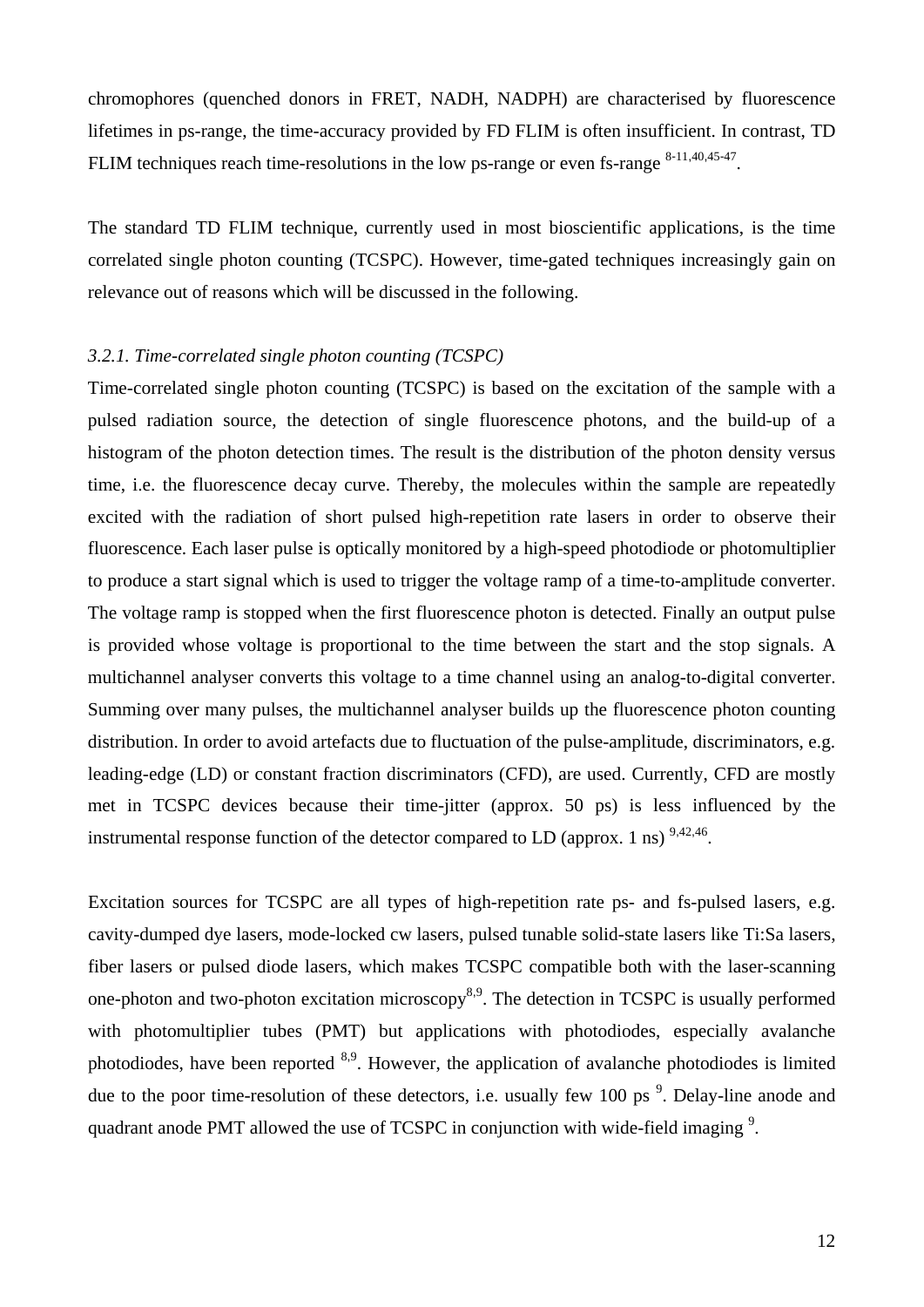Traditional TCSPC techniques are especially appropriate to measure fluorescence lifetimes in bulk solutions of one or more chromophores. Since they allow the detection of only one photon every 100 pulses at high repetition rates like in standard TPLSM experiments, in which Ti:Sa lasers of approx. 80 MHz repetition rate are employed, they are too slow to monitor even slow biological phenomena, f.e. the acquisition time of a  $256x256$  pixel image amounts to some ten minutes  $9,26$ .

Compared to traditional TCSPC setups the maximum photon count rate has been increased dramatically by using an innovative analog-to-digital conversion technique, which allows the detection of up to one photon every 10 pulses and, thus, make TCSPC compatible to imaging in biological systems<sup>9</sup>. For use in laser scanning microscopes the technique has been extended to the build-up of a three-dimensional photon density pattern containing the decay curve as well as the coordinates of the scanning area  $9,10,40,46,48$ .

This single-channel TCSPC imaging technique can be used with several detectors working in different wavelength intervals for spectrally-resolved multi-channel TCSPC or with identical detectors to increase the acquisition speed in standard multi-channel TCSPC. The technique works with both a multi-channel PMT and several individual PMTs and MCP-PMTs. It makes use of the fact that the detection of several photons in different detection channels in one laser period is unlikely. Therefore, the single photon pulses from all detector channels can be combined into a common photon pulse line and sent through the normal time measurement procedure of the TCSPC module 10,40,46.

The output of each PMT channel is connected to a constant-fraction discriminator. When the PMT detects a photon, the corresponding discriminator triggers and sends a pulse to the subsequent encoding logic. The encoder delivers the number of the PMT channel that detected the photon. The channel number is used as an additional dimension in the multi-dimensional histogramming process of the TCSPC imaging technique. In the unlikely case that several detectors deliver output pulses in the same laser period, the enconder delivers a "don't count" signal that suppresses the recording of the event in the TCSPC module. The technique can reasonably be used for up to four individual ultrafast MCP-PMTs (e.g. R3809U by Hamamatsu) or one 16 channels or 32 channels multi-anode PMT  $^{10,40,46}$ .

The recording electronics of the multi-detector TCSPC device consists of a time measurement channel, a scanning interface, a detector channel register, and a large histogram memory. The time measurement channel contains the usual TCSPC building blocks in the "reversed start-stop"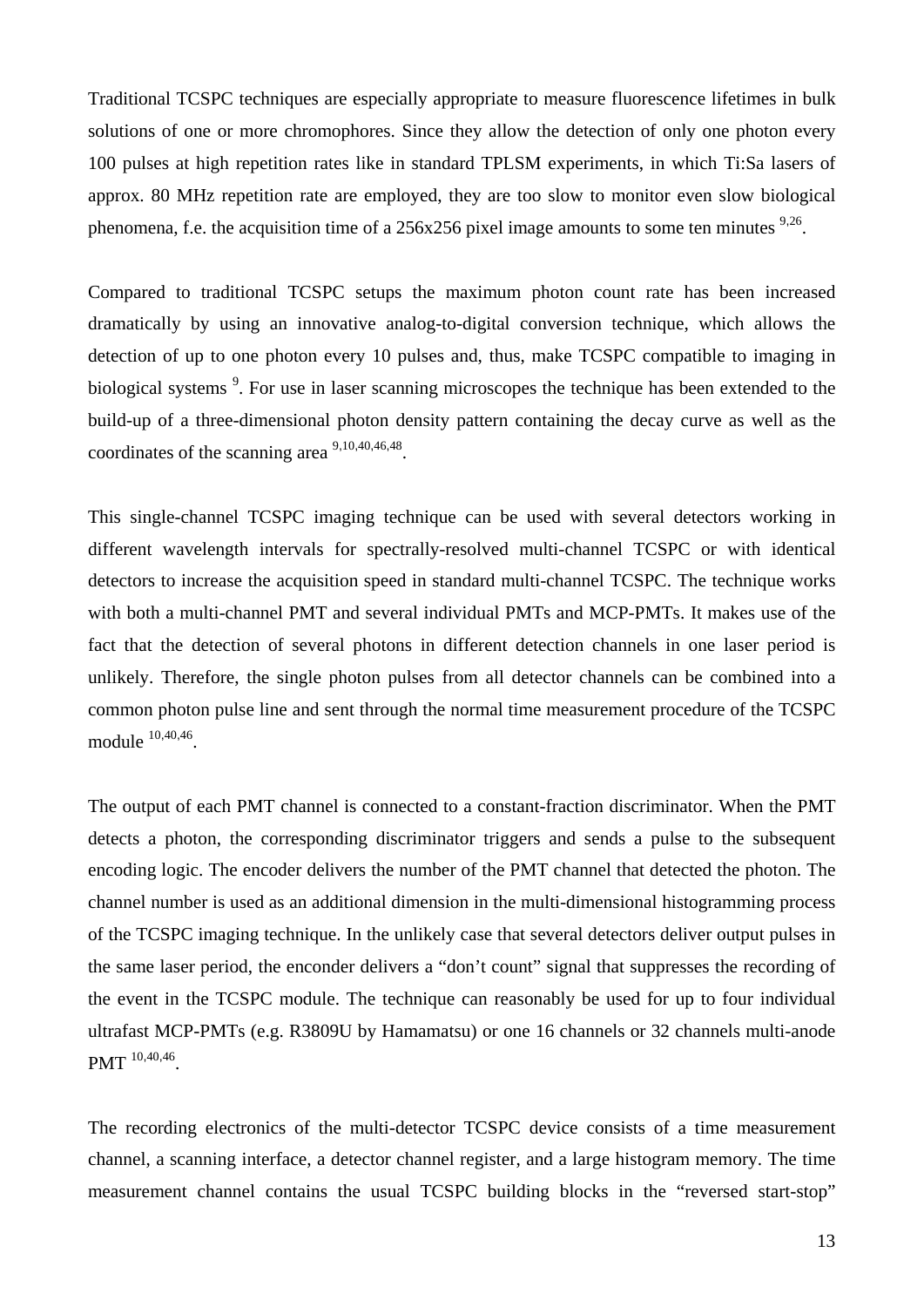configuration. For each photon, it determines the detection time *t* with respect to the next laser pulse. The scanning interface is a system of counters, which receive the scan control signals (*frame sync*, *line sync* and *pixel clock*) from the optical scanners, usually galvanometer scanners. This determines the current location (*x* and *y*) of the laser focus in the scanning area. Synchronously with the detection of a photon, the detector channel number *n* for the current photon is read into the detector channel register. If light is split into different wavelength intervals in front of the detectors, *n* represents the wavelength of the detected photon  $10,40,46$ .

The obtained values for *t*, *x*, *y* and *n* are used to address the histogram memory, in which the distribution of the photons over time, detector (wavelength), and the image coordinates are stored. The result is a four dimensional data structure, which contains separate blocks for different wavelength intervals for spectrally-resolved multi-channel TCSPC. Each block can be regarded as an image containing a full fluorescence decay curve in each pixel  $^{10,40,46}$ .

Most recent developments of the detection electronics allows count rates even higher than  $10<sup>6</sup>$ photons/s, i.e. processing of one photon per laser pulse at a repetition rate of 80 MHz (2007 LaVision Biotec, Bielefeld, Germany). An interesting perspective for increasing the dataacquisition speed is to combine multi-detector TCSPC with multifocal TPLSM. Apart of the speed gain and/or (spectral) information gain of the multi-channel TCSPC, this method is able to mitigate the disadvantage of pile-up of single-channel TCSPC, i.e. due to saturation effects at the detector, since the same fluorescence signal is divided on more detectors  $10,40$ .

The time-resolution of TCSPC is determined by the instrumental response function of the detector determined by the rising edge of the signal. While for dynode PMT the response function is usually asymmetrical and broad, MCP PMT are characterised by a narrow response function, which allows time-resolution of few 10 ps or even down to 800 fs  $^{10,40}$ .

In spite of the presented advantages of current TCSPC techniques for bioscientific investigations, there are still some aspects referring the TCSPC principle itself, which limits its applicability. In order to obtain feasible fluorescence decays, measurements of the sample and of a calibration reference, i.e. usually scattered excitation radiation, are necessary 8,26,45. Since the IRF of most PMT strongly depends on the wavelength, this calibration is rather difficult especially in the two-photon microscopy because the PMTs are often not able to detect radiation at both the excitation and the emission wavelengths. Therefore, special short-living fluorescence probes are needed as calibration references. The necessity of a double measurement for determining the fluorescence decay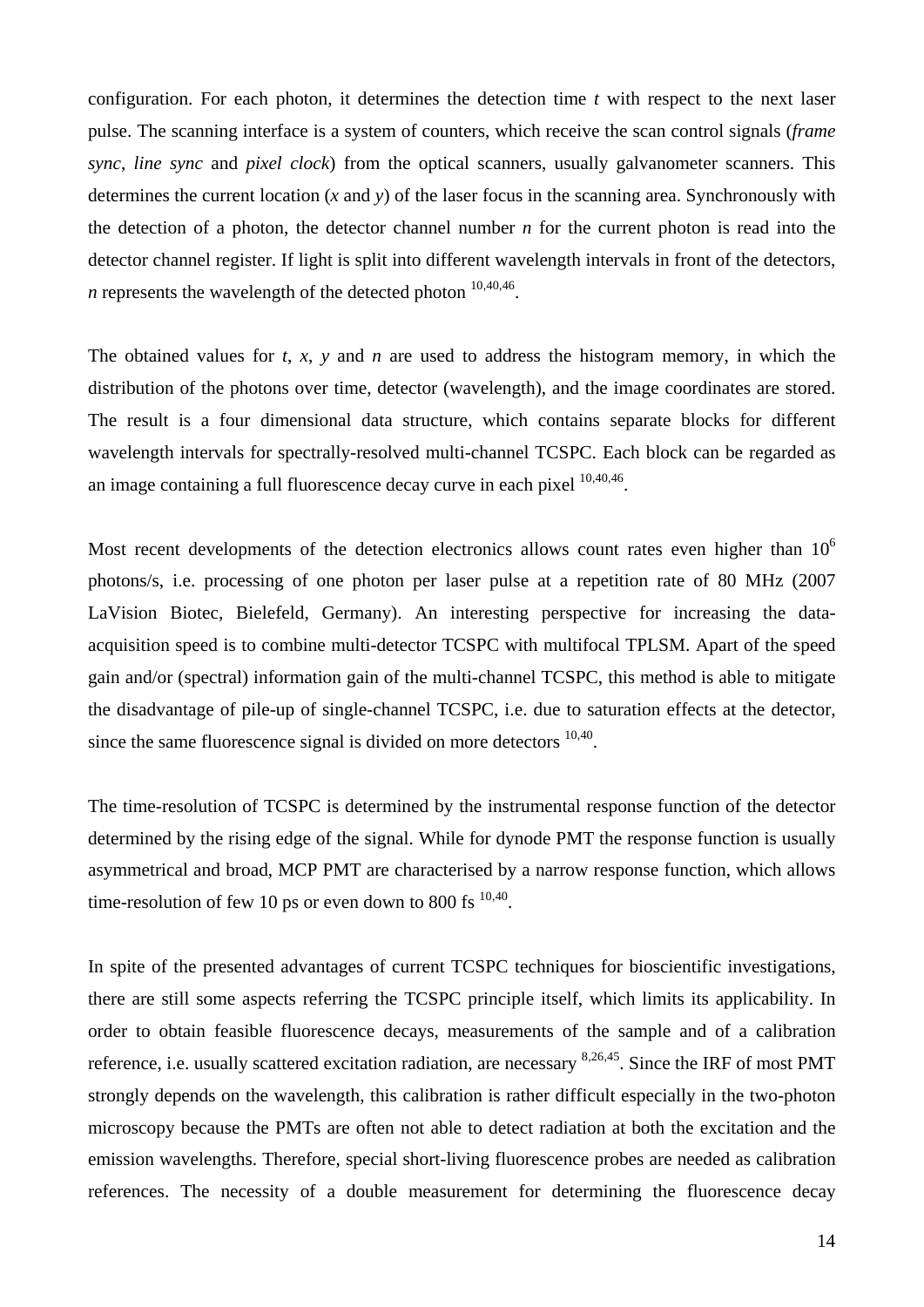intrinsically limits the speed of data-acquisition in TCSPC. Thus, current TCSPC techniques can be used to monitor relatively slow processes. They are especially adequate for applications, in which a high detection efficiency and sensitivity is requested, e.g. measurements of faintly fluorescing samples or in the single-molecule regime.

#### *3.2.2. Time-gated FLIM*

Time-gating techniques, i.e. single- and multi-gate imaging by means of either slow but highly efficient point-detectors  $12,43,45$  or by means of fast but low-efficiency image intensifiers  $11,41,49$ , are alternative TD FLIM techniques compatible with two-photon microscopy. Thereby, one or more time-gates are synchronised with the pulse train of a high-repetition rate pulsed laser, e.g. Ti:Sa laser. The fluorescence signal is registered only during these time-gates.

An important advantage of the time-gated techniques is that the shape of the instrumental response function of the detector does not lead to severe artefacts in the fluorescence decay. Thus, a deconvolution of the raw-data (required for FD FLIM and TCSPC) is not necessary. Consequently, spectrally induced artefacts in deconvolved fluorescence decays, which arise from a wavelength dependent response function, are not applicable  $^{12,45}$ .

Typically less than 10% of the signal are registered in single-gate images. Thus, using pointdetectors is rather disadvantageous because their counting efficiency cannot be fully used. Thus, it is favourable to increase the imaging speed by using multi-gating techniques (up to 10 gates)  $45$ . However, even under these circumstances, the imaging speed of the point-detection time-gating techniques is rather low and inadequate for monitoring the molecular dynamics. Furthermore, multigating imaging implies the previous knowledge of the exponential behaviour of the sample, which obviously represents a major limitation in the study of biological systems<sup>9</sup>.

The time-resolution in these time-gated setups is mainly determined by the gate-width and not by the response function of the point-detector. Thus, there is an inverse proportionality between the time-resolution and the detection efficiency, since the last increases with increasing gate-width, whereas the first is higher at narrower gate-widths  $45$ .

Time-gated imaging based on intensified CCD cameras is characterized by a lower detection and counting efficiency compared to TCSPC or FD FLIM and by a poorer signal-to-noise ratio in deeptissue compared to techniques which employ point-detection. However, it is the best choice for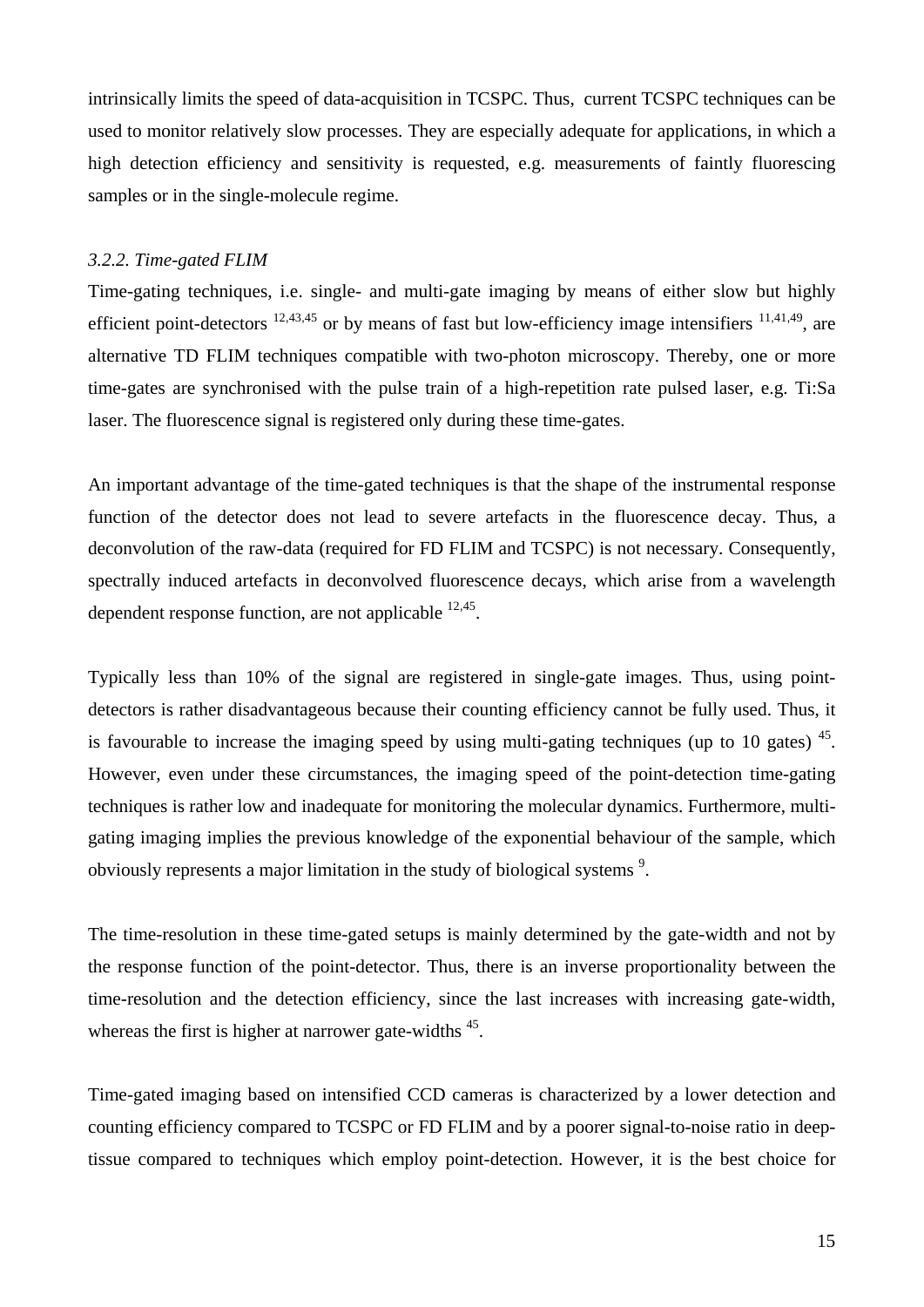investigating fast dynamics in moderated to brightly fluorescing biological samples. The principle of data-acquisition in time-gating FLIM based on ICCD detection is illustrated in Fig. 4.

# Insert Fig. 4

The advantages of this method over other FLIM techniques  $11,49,50$  are summarised as follows:

- The time-gated CCD technique is compatible and has been used in combination with multifocal two-photon laser scanning microscopy, so that high-speed imaging can be achieved (up to 2 Hz).
- Multiexponential processing and evaluation can be easily performed as will be described in the following on the example of the redox NAD(P)H metabolism in MIN6 cells (mutated insulin producing pancreatic β-cells) by means of biexponential FLIM.
- The time resolution is limited by the time-jitter (less than 10 ps) of the detector as was demonstrated in fluorescence lifetime measurements on a series of DASPI (4-[4- (dimethylamino)styryl]-1-methylpyridinium iodide) solutions of different viscosities. Thereby, we made use of the fact that the internal torsion in the DASPI molecule decreases with increasing viscosity, which determines an increase of the fluorescence lifetime in the picosecond range.
- A spatial resolution as good as in steady-state multifocal two-photon microscopy can be achieved.
- There is no danger of artefacts of the fluorescence decay due to detector saturation or to pile-up effects.

# **4. FLIM data evaluation**

Up to this point, we compared the common FLIM techniques as far as the accuracy and speed of data-acquisition and processing is concerned. However, a relevant comment on FLIM techniques must include a brief review of the evaluation procedures of the time-resolved (or frequencyresolved) fluorescence signal. This is particularly important since the data-evaluation may be either time-consuming and lead to a dramatic loss of speed in lifetime-image generation or numerically inaccurate. The evaluation of monoexponential decay curves is straightforward since it can be reduced to a linear regression analysis both in FD and in TD FLIM (provided the background can be neglected). Unfortunately, monoexponential decays are the exception rather than the rule in biosciences.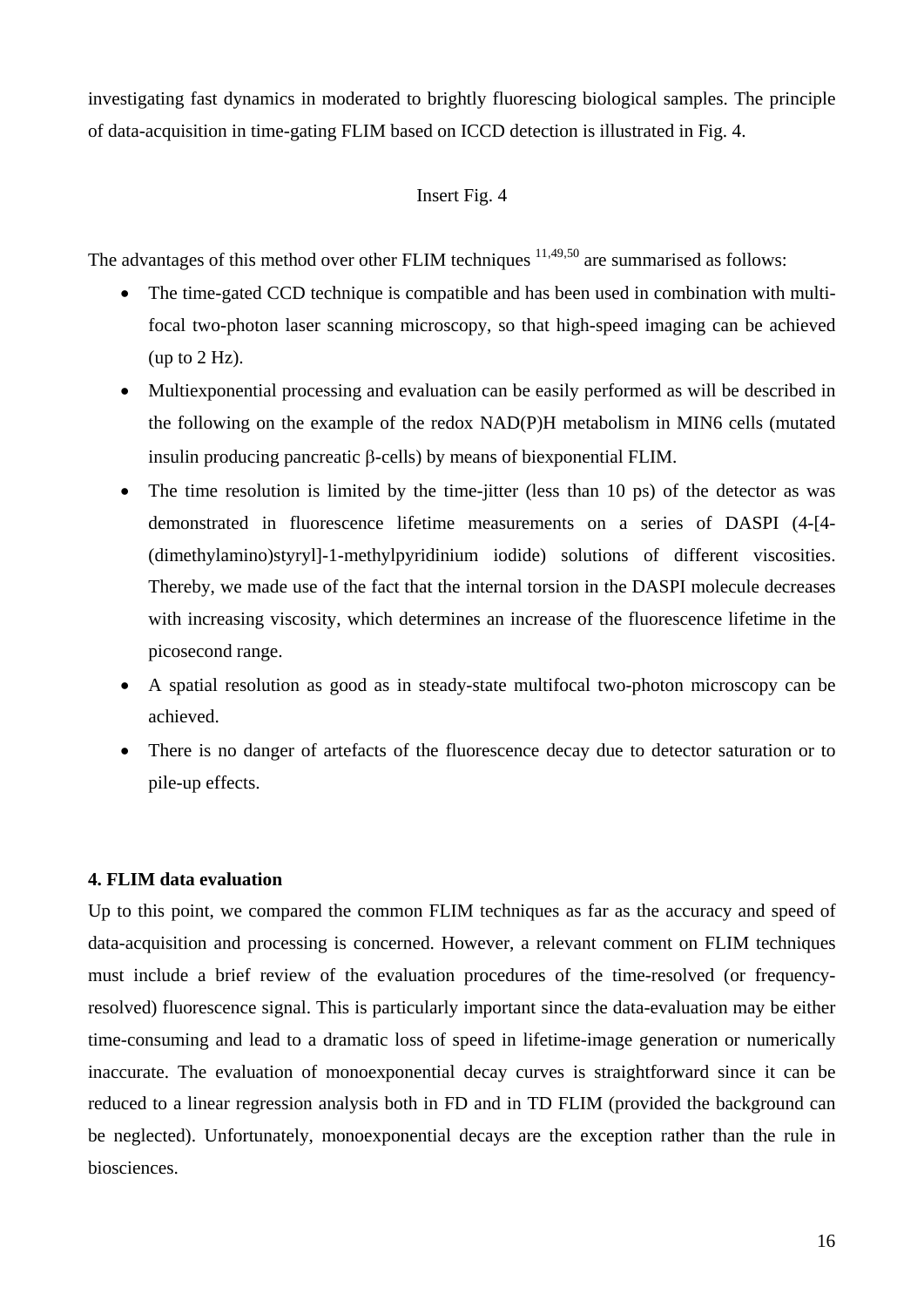The commonly used evaluation techniques of multiexponential decays in both FD and TD FLIM are iterative procedures based on the least-squares method.  $^{26,34,51,52}$  This method is accurate, but time consuming, sometimes unstable and the global minimum might be missed.

Global analysis techniques imply the measurement of the same sample at different wavelengths. These procedures start from the assumption that the weighting factors, but not the fluorescence lifetimes, change with the wavelength so that the parameters of the fluorescence decay are obtained from an over-determined (redundant) set of parametric surfaces. Thus, the numerical stability is increased and the accuracy of the results improved  $36,37$ . However, even if the global analysis is more accurate and, in some cases, even faster than the common least-square techniques, it implies measurements of the same sample at different wavelengths, which is leading to a slow dataacquisition and errors introduced by instrumental instability.

A faster but equally accurate evaluation procedure for samples, whose fluorescence decay behaviour is not known or is supposed to be best described by a continuum-exponential, e.g. the fluorescence of proteins containing various tryptophan segments, is the iterative approximation of the data with a stretched-exponential function  $53$ . However, this technique is inadequate for FLIM experiments on samples, which contain a limited number of relevant chromophores, because it does not give any information about the fluorescence lifetimes of the individual components but only about the mean fluorescence lifetime and about the degree of "non-exponentiality" of the fluorescence decay.

Fast evaluation techniques of multiexponential FLIM data are usually up to 100 times faster than iterative techniques and are based on the rather cumbersome multi-linearization of the fluorescence decay. Among the multi-linearization techniques used (not only) in fluorescence spectroscopy and microscopy, the transforms in a complex space, e.g. Fourier- and Laplace-transforms, are the most common. However, their low numerical stability especially during the back-transform and the fact that they lead to under-determined sets of equations makes them impracticable.

A very stabile, accurate, and fast alternative to the transforms in complex space is based on a noniterative linearization technique in real-space (time-space) initially used to discriminate between biand tri-exponential decays in a small time-interval <sup>50</sup>. The stability and speed of this technique and of its advancements has extensively been discussed elsewhere  $50,54$ .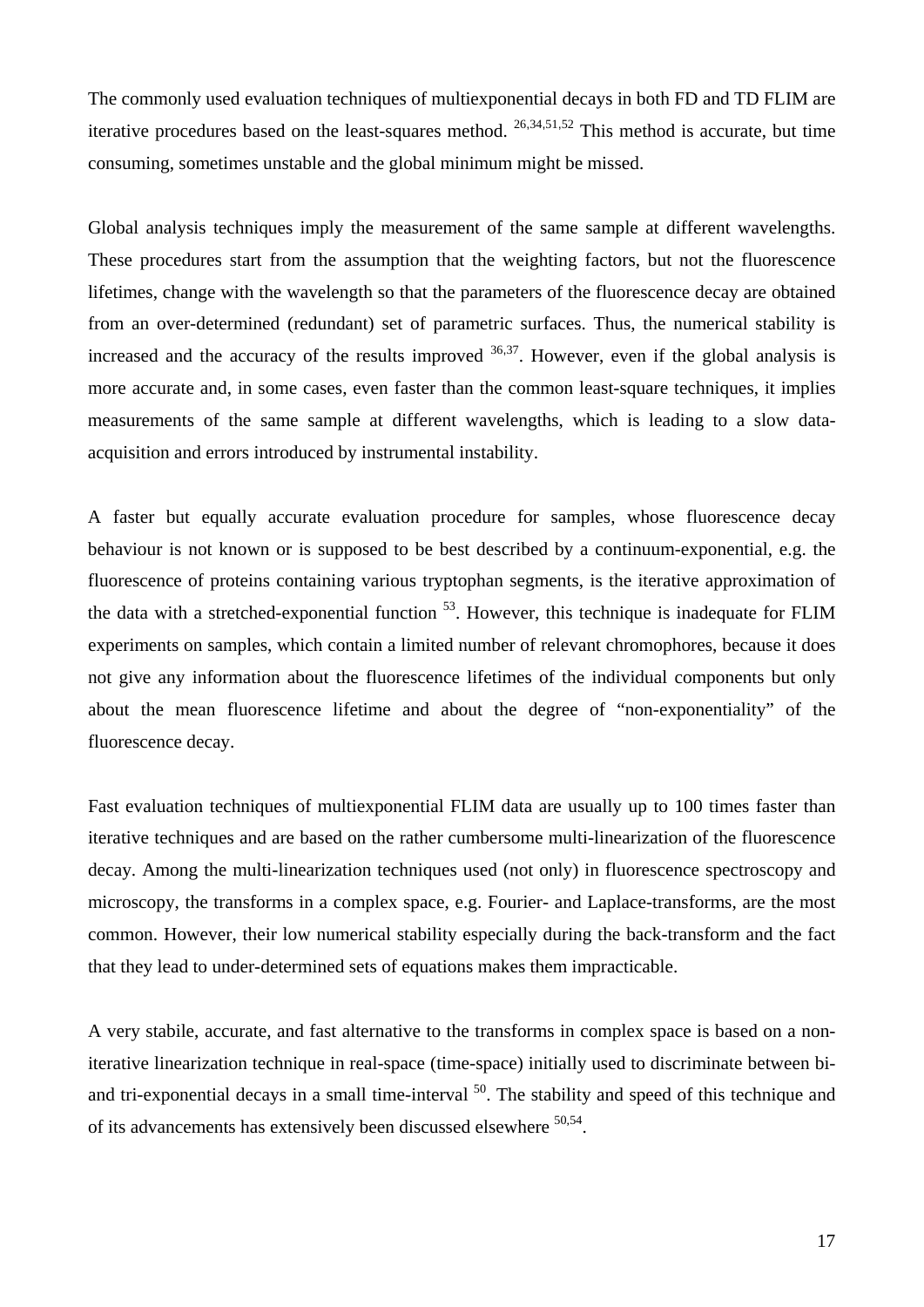#### **5. Bioscientific applications**

The applications of FLIM in the biosciences are manifold and reach from monitoring cellular parameters (Ca<sup>2+ 55-57</sup> and Na<sup>+</sup> concentrations <sup>58</sup>, pH <sup>59-64</sup>, pO<sub>2</sub> and ROS concentrations <sup>65-67</sup>, pCO<sub>2</sub>  $^{68}$ ) and the distances between proteins on the nm-scale by means of FRET  $^{5,35,42,46-48,68-81}$  to observing central cellular processes in real time, e.g. interactions between proteins in living cells  $48,82-86$ , photophysics of complexes involved in plant photosynthesis  $87$  or the redox metabolism  $38,50,88-90$ . In the last years, FLIM gained on interest in the biomedicine, as well  $27,49,78,91-96$ . For instance, a FLIM device for the clinical diagnosis of malign skin tissue is commercially available (DermaInspect, JenLab, Jena, Germany)<sup>27</sup>. In the following we do not intend to review all these applications, more we focus our attention on some experiments based on time-gated FLIM where single-beam as well as multi-focal TPLSM were used.

# *5.1. Acidic mantle of artificial skin constructs*

Research and development of novel drugs for transdermal administration require – among others – the testing of percutaneous penetration of the drug molecules across human skin. Prior to in vivo experiments, in vitro studies with excised human skin – or as a less appropriate alternative, with excised animal skin – have to be performed. Since excised animal skin is just an insufficient substitute of human skin due to species variations in morphology and functionality, i.e. in drug permeability, excised human skin is preferred although its resources are rather limited. Therefore the development of human skin models, which have the same properties (morphology and functionality, i.e. the barrier function) as the genuine human skin, is of particular significance. Very promising skin models are the three-dimensional artificial skin constructs (ASC), which similarly to the genuine skin consist of an epidermis of differentiated keratinocytes and of a dermis.

In the following we will focus our attention on the barrier function of the skin, i.e. its selective permeability, with respect to the delivery of ionisable drugs. The barrier function of the skin is mainly determined by the upper lipophilic layers of the epidermis, i.e. stratum corneum. Moreover, the acidic mantel of the skin is responsible for low values of pH on the skin surface. Thereby, a pHgradient of few pH units exists between the outer stratum corneum layers and the viable part of the epidermis characterised by a physiological pH. Both factors influence the permeation profile of the ionisable drugs through the skin. As far as the pH gradient is concerned, it has been shown that a modification of the pH of the epidermis results in a modification of the ionisation state of the drugs and, thus, in a modified permeation profile. Consequently, in order to demonstrate the reliability of the artificial skin constructs as models of the genuine human skin in permeability studies, it is necessary to compare their pH gradient with that of genuine skin.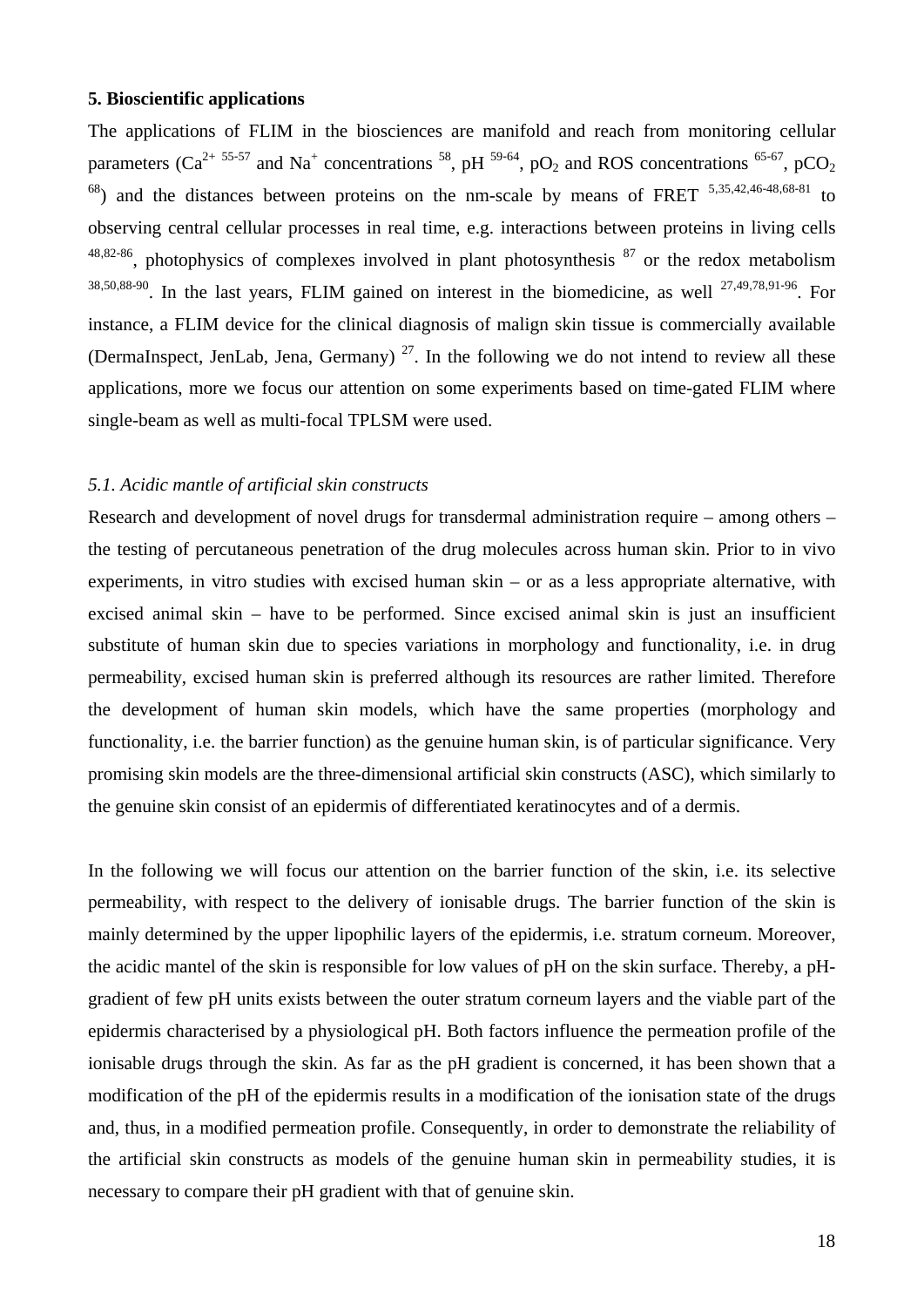We employed time-gating FLIM combined with TPLSM in order to obtain the three-dimensional distribution of the pH in the epidermis of the ASC stained with BCECF (2',7'-bis-(2-carboxyethyl)-  $5/6$ -carboxyfluorescein  $^{64}$ . Thereby, the samples were neither photodamaged nor mechanically damaged. BCECF is particularly appropriate as a pH indicator for studies in vital tissue because its fluorescence lifetime dramatically changes at small pH-deviations around the physiological pH, i.e. 7.4 (Fig. 5).

# Insert Fig. 5

In order to insure a high accuracy in the determination of the pH, we took into consideration that the fluorescence lifetime of BCECF may also be influenced by other factors than the pH such as refractive index n, viscosity η or ions concentration. While the influence of viscosity and ions concentration on the fluorescence lifetime of BCECF is negligible, the fluorescence lifetime is inversely proportional to the fluorescence lifetime  $n^2$ . Therefore, a correction of the fluorescence lifetime images of the BCECF-stained ASC for the refractive index n is required and, thus, it is essential to determine the n gradient in the heterogeneous artificial epidermis. In FLIM experiments on ASC stained with coumarin 314, we determined the local refractive index of the artificial epidermis with high 3D resolution (Fig. 6). This local refractive index was used to correct the fluorescence lifetime images of BCECF-stained samples before converting them into pH-images.

## Insert Fig. 6

Differences between the pH of the cell interior (between 6.0 and 7.2) and of the intercellular matrix (between 5.8 and 6.6) are observed all through the artificial epidermis. The pH of the cell interior in 13.48 µm depth amounts to  $7.2 \pm 0.1$ , while the pH of the intercellular matrix is  $6.3 \pm 0.2$ . Only at the surface, both the cells and the intercellular matrix are characterised by the same acidic pH of 5.9  $\pm$  0.1. The dependence of the pH on the depth of the epidermal layer is schematically plotted in Fig. 7. The pH of the cell interior rapidly increases in stratum corneum (0 to 10 µm) from 6.0 to 7.2 and remains constant ( $pH = 7.2$ ) in the deeper layers beyond the junction between stratum corneum and granulosum (below 12  $\mu$ m). An increasing tendency shows also the pH of the intercellular matrix. However, in this case the pH increases all through the epidermis (depth z between 0 and  $30 \mu m$ ) and does not exceed a value of  $6.6 \pm 0.1$  (Fig. 7). Qualitatively, the profile of the pH averaged over a pH-image is similar to the pH-gradients in the cell interior and in the intercellular matrix, respectively.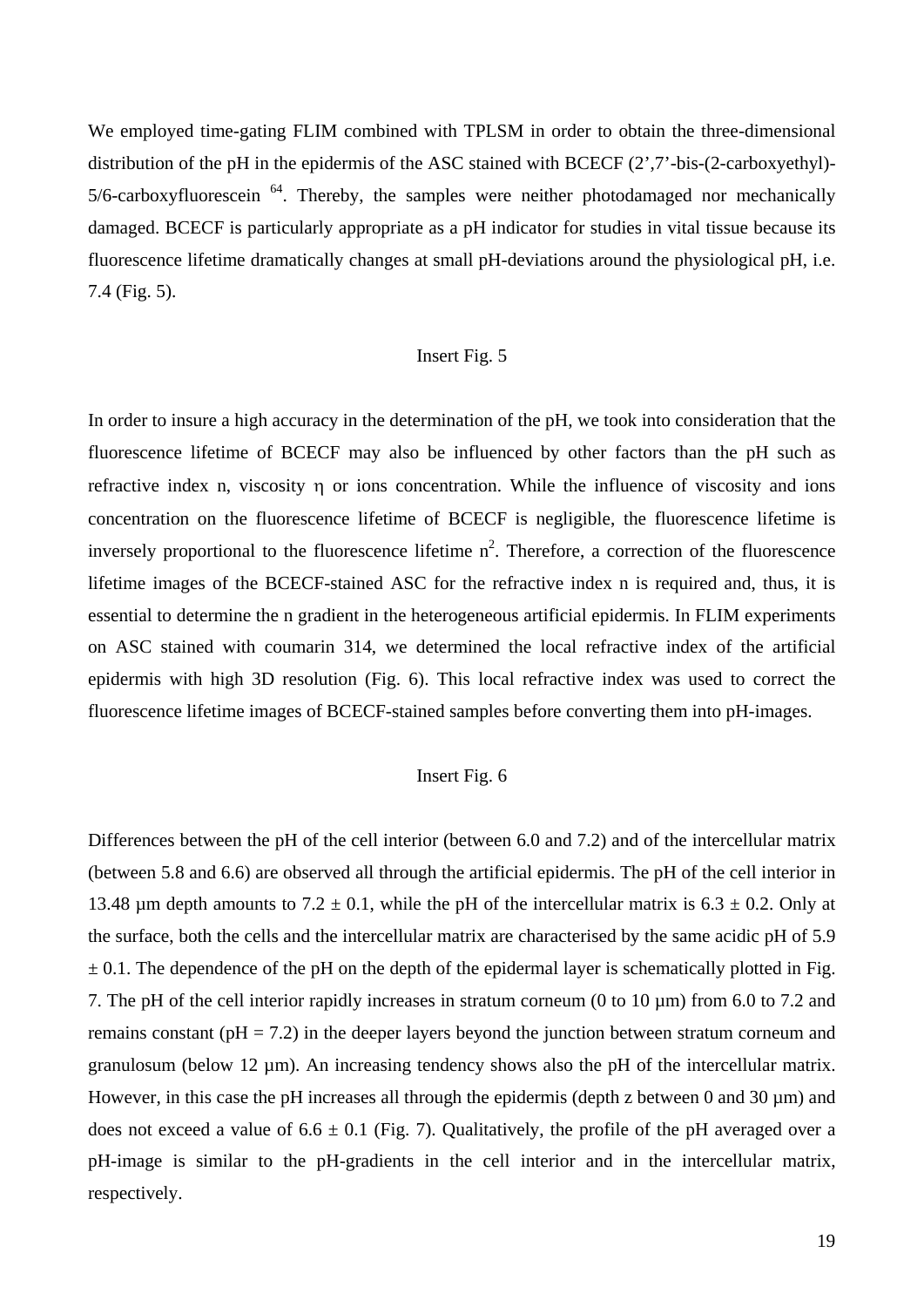## Insert Fig. 7

By comparing the pH distribution, the n distribution and the morphology of the artificial skin constructs with data obtained for the genuine human skin, we can conclude that the ASC are very reliable yet simplified skin models 64.

## *5.2. NAD(P)H redox metabolism*

In order to probe the cellular redox metabolism by means of FLIM, we used as signal mediators the fluorescing reduced forms of the coenzymes nicotinamide adenosine dinucleotide: NADH and nicotinamide adenosine dinucleotide phosphate: NADPH. These coenzymes are ubiquitous cellular electron carriers for enzyme-catalysed redox processes in the ATP (adenosine triphosphate) production as well as in reductive biosyntheses of macromolecules. In order to perform accurate FLIM experiments, we isolated the signal of NAD(P)H from that of other endogenous chromophores by exciting the samples at 760 nm and observing the emission at 460±20 nm. Under these conditions, more than 98% of the fluorescence within cells originates from NAD(P)H  $\frac{97}{1}$ . This is also confirmed by th fact that the cellular autofluorescence is low within the nuclei but high in small organelles within the cytosol (see Fig. 8).

## Insert Fig. 8

NAD(P)H exists in two different states within the cell: either free, i.e. it does not participate to any cellular process, or enzyme-bound, i.e. it participates to vital redox processes catalysed by the enzymes, to which it is bound to. Both states of NAD(P)H (free and enzyme-bound) fluoresce and are characterised by specific fluorescence lifetimes. Thus, by using biexponential FLIM we are able to extract from the NAD(P)H signal of MIN6 cells two major fluorescence lifetimes in each pixel of the image: that of free NAD(P)H at approx. 450 ps and that of enzyme-bound NAD(P)H at approx. 3000 ps.

## Insert Fig. 9

In order to perform a rapidly biexponential evaluation, which first enables dynamical tracking of changes in the cellular function, we implemented the Prony method in  $FLIM<sup>50</sup>$ .

$$
F(t) = a_{free} \cdot e^{-t/\tau_{free}} + a_{bound} \cdot e^{-t/\tau_{bound}}
$$
\n(9)

Besides the two fluorescence lifetime images of the free resp. enzyme-bound NAD(P)H, a further result of the biexponential FLIM evaluation of the cellular NAD(P)H fluorescence is the ratioimage (Fig. 9)  $50$ . It represents the contribution of the enzyme-bound NAD(P)H to the total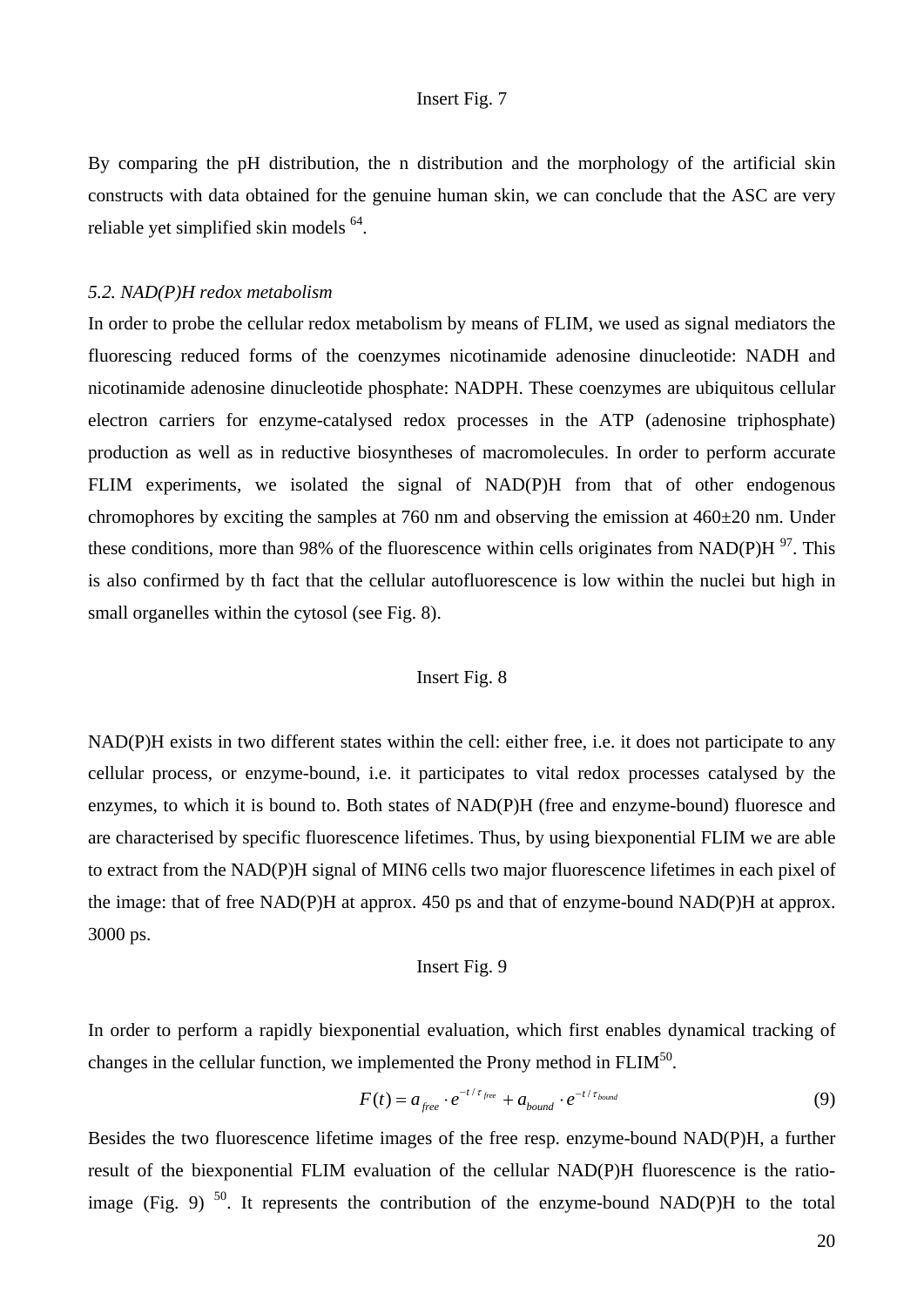fluorescence signal, i.e. *abound*·<sup>τ</sup>*bound*/(*afree*·<sup>τ</sup>*free* + *abound*·<sup>τ</sup>*bound*). Since the fluorescence signal of the free resp. bound NAD(P)H is proportional to their concentration, the ratio-image mirrors the redox activity of the cell and, thus, the cellular redox metabolism.

While the fluorescence lifetime distribution of free NAD(P)H within the cell well reproduces the response function of the detection device, the distribution of the enzyme-bound NAD(P)H is considerably broader (histograms in Fig. 9). Moreover, within a cell there are regions with different fluorescence lifetimes for bound NAD(P)H. All these observations suggest that, based on the fluorescence lifetime of the NAD(P)H-enzyme-complex, it might be possible to specifically detect enzymes within the cell during their catalytic function only based on the fluorescence lifetime of the corresponding NAD(P)H-enzyme-complexes, as previously predicted by extracellular measurements. Since the coenzymes NADH and NADPH cannot indicate a specific cellular process, while the partner-enzymes enable such selectivity, the specific enzyme-detection directly lead to the ability of specifically and dynamically visualising vital processes with submicron resolution and without disturbing the sensitive cellular balance.

## **6. Overview and perspectives**

Modern bioscientific research fields head to a non-invasive and fast investigation of vital phenomena within intact biological systems with high spatial resolution down to the molecular level. Thus, principal requirements of the biosciences on high-end technology, in our case on the fluorescence microscopy techniques, are apart of the high optical performance, imaging speed in real time, visualisation of deep layers within organs and tissue as well as maximum gain on information by monitoring as many relevant molecular parameters as possible. Considering the last item, we referred in this work to a time-resolved fluorescence microscopy technique of greatest interest for the biosciences, i.e. the fluorescence lifetime imaging (FLIM). FLIM is a calibrationfree technique, which monitors both the fluorescence intensity and the fluorescence lifetime in an image.

Currently employed imaging methods, which use only the integral emission of the sample and its spectral information to investigate biological samples, are shortly reviewed and compared in this work. Thereafter, we can conclude that the wide-field microscopy is appropriate for routine works, e.g. cell screening, whereas the confocal one-photon microscopy is especially adequate for highresolution investigations in systems containing few cells, in which fast fluctuations are not expected. The only established method, which has the potential of fast imaging in intact organs or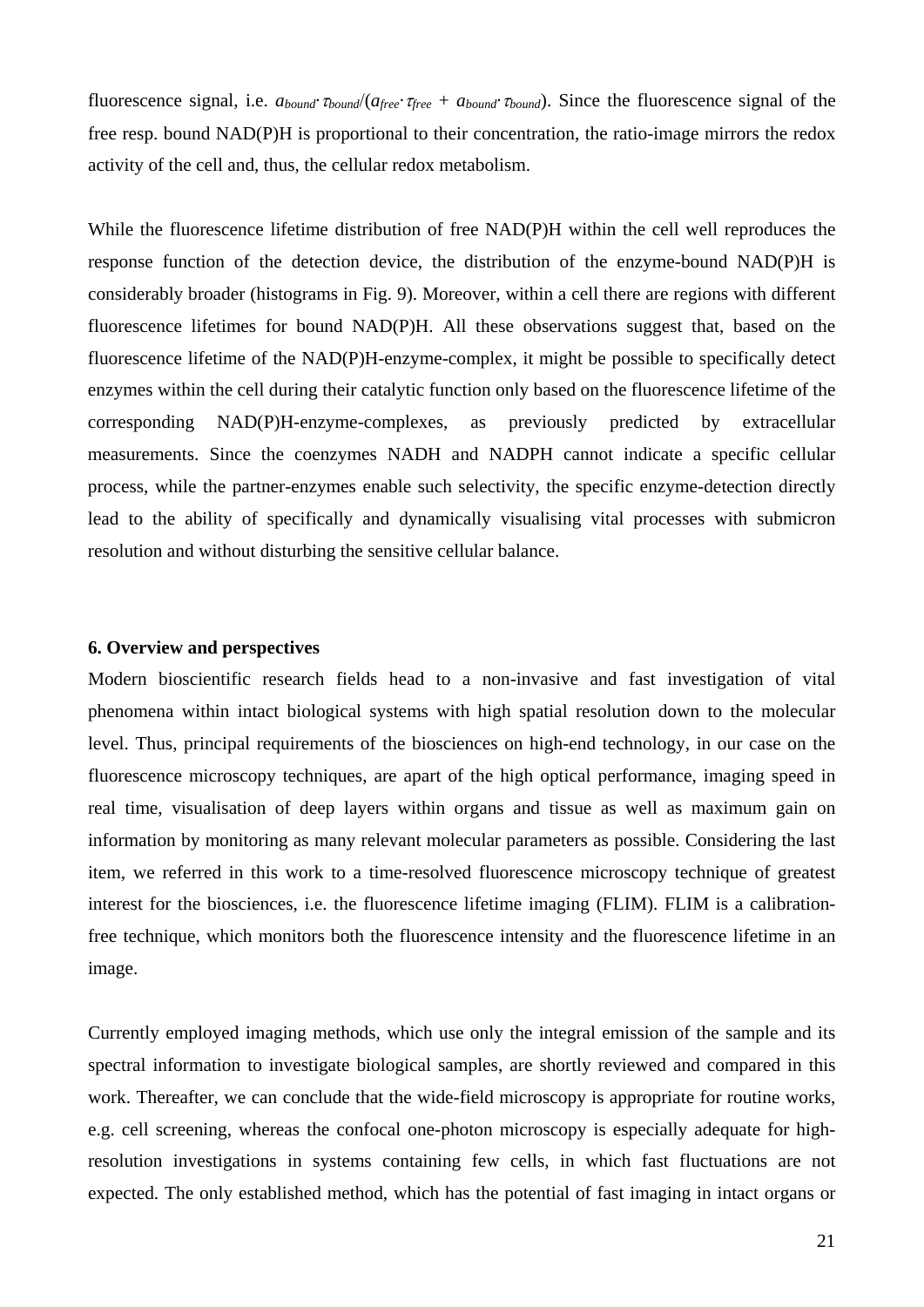even in the living organism, is the two-photon laser scanning microscopy (TPLSM). As far as the imaging speed is concerned, we showed that the multi-focal TPLSM is the only stabile fluorescence microscopic technique, which allows real-time intravital measurements at high spatial resolutions, i.e. on the nm scale.

A detailed presentation and comparison of common FLIM techniques, i.e. homodyne- and heterodyne frequency-domain (FD) FLIM, time-correlated single-photon counting (TCSPC) and time-gated FLIM, shows that the great variety of bioscientific questions cannot be optimally answered by only one FLIM technique. Each of the discussed techniques has its special advantages for a certain research area: FD FLIM allows routine low-cost investigations, TCSPC is particularly appropriate for studies around the single-molecule level whereas time-gating techniques based on intensified CCD detection can and have been combined with the (very fast) multi-focal TPLSM and, thus, show the potential for real-time intravital fluorescence lifetime imaging. Although both homodyne and heterodyne FD FLIM based on ICCD detection as well as TCSPC based on multianode PMT detection are theoretically compatible with multi-focal TPLSM, the technical implementation is in both cases very complicated and has not been realised yet. Two bioscientifically relevant applications of time-gating FLIM based on ICCD detection combined with single-beam and multi-beam TPLSM are presented: the investigation of the pH-gradient in artificial skin constructs and the monitoring of NAD(P)H redox metabolism in MIN6 cells.

The measurement of the fluorescence lifetime in an image is the most common time-resolved fluorescence imaging technique. Nevertheless, especially in the last decade techniques based on the measurement of the fluorescence anisotropy, i.e. the behaviour of the fluorescence polarisation induced by the rotational diffusion of chromophores, have attracted the attention for bioscientific topics <sup>98</sup>. Directly measuring the rotational diffusion of molecules provides artefact-free and accurate information about the physical environment of the chromophore molecules, i.e. viscosity and binding to other (non-fluorescing) molecules. Since setups for fluorescence anisotropy imaging (FAIM) are identical to FLIM setups except for the polarisation analysers, i.e. simple optics which can easily be incorporated into a commercial filter wheel, we expect that complementary FLIM/FAIM experiments will become standard procedures in the future.

Furthermore, the very advantageous use of TPLSM leads to another perspective of great relevance for the biosciences, i.e. the polarisation-sensitive two-colour-two-photon microscopy. The basic idea is that molecules with identical absorption and emission spectra and with identical fluorescence lifetimes in a similar environment can still be distinguished if they have different symmetries, i.e.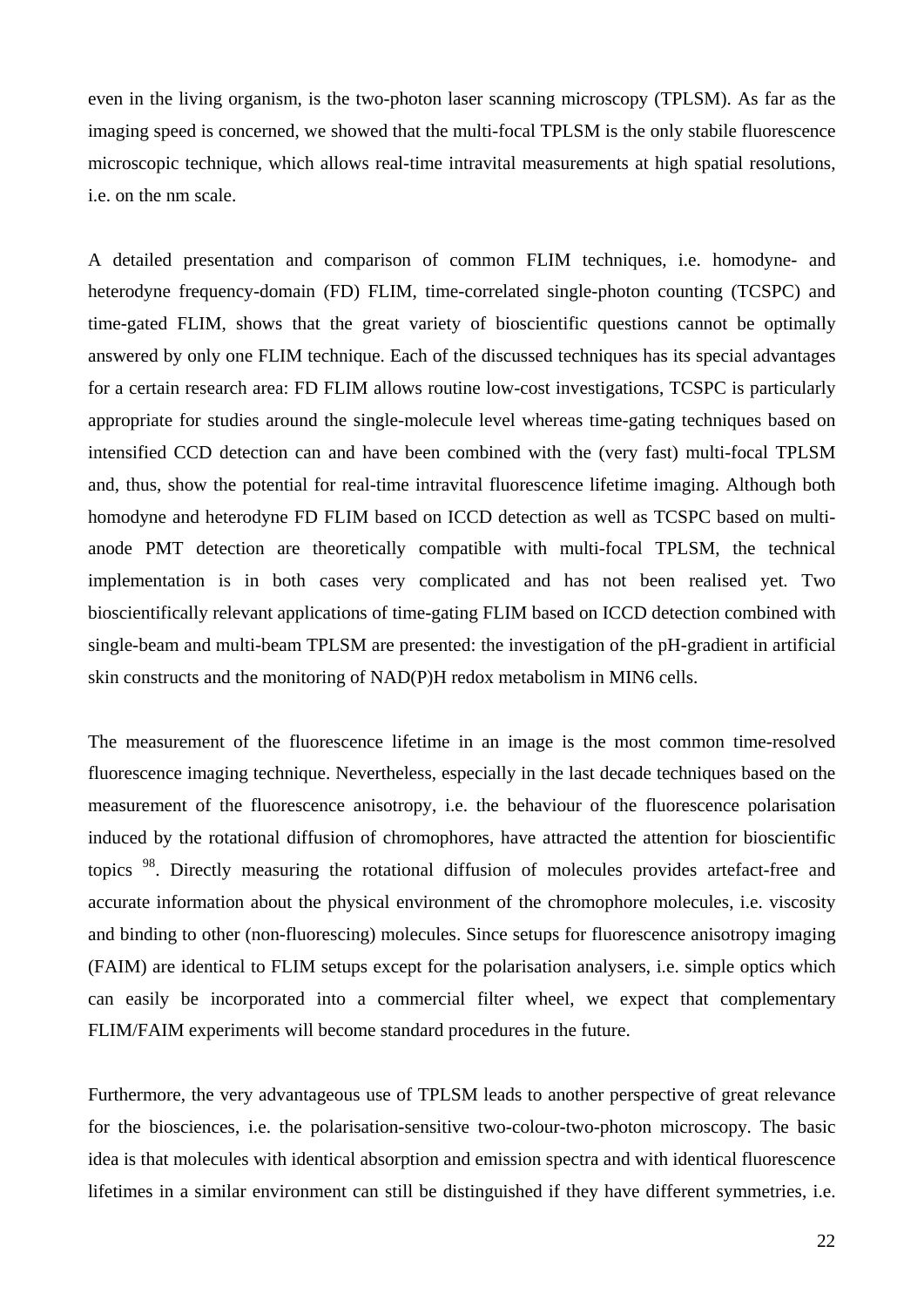different transition tensors for the two-photon excitation <sup>99</sup>. Such a technique makes use of the fact that two-photon absorption spectra, contrary to one-photon absorption spectra, are strongly depending on the relative polarisation of the exciting photons. Thus, we expect that ATP fluorescence can be distinguished from DNS or proteomic-tryptophan fluorescence although their UV-absorption spectra and fluorescence lifetimes are very similar.

## **Acknowledgement**

We acknowledge the Bundesministerium für Bildung und Forschung for financial support under grant 0313412C (Bioprofile Hannover/Braunschweig/Göttingen) and our partners from the Joint Optical Metrology Centre, Braunschweig, for fruitful discussions.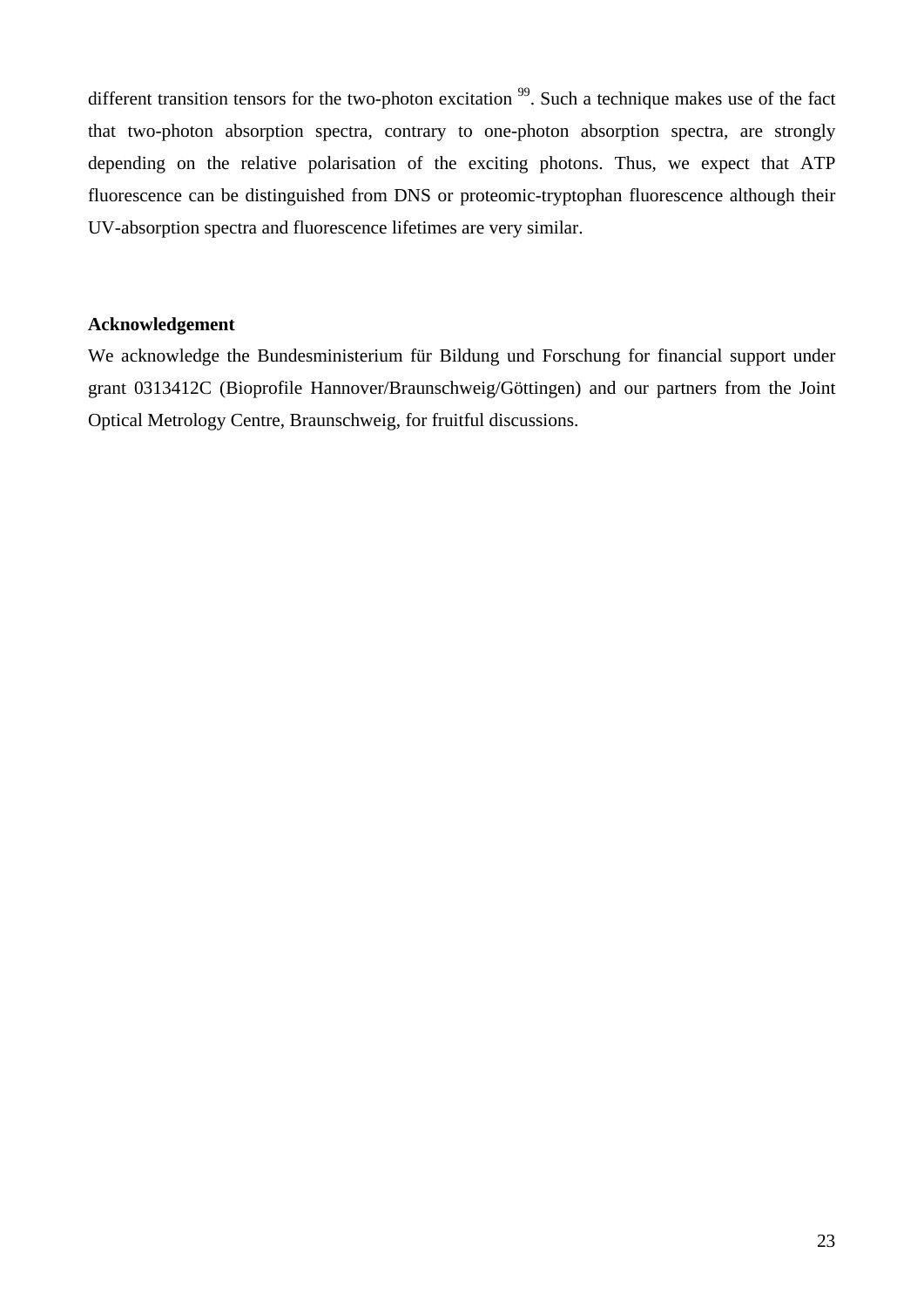## **FIGURE CAPTIONS**

**Fig. 1:** Experimental TPLSM setup compatible with both single-beam and multi-beam scanning.

**Fig. 2:** Blood flow in capillary vessels of a balb/c mouse. A) 2-dimensional imaging; B) 3 dimensional imaging.

**Fig. 3:** Schematic Jablonski diagram for the special case of two-photon excitation.

**Fig. 4:** Principle of data acquisition in time-gating FLIM based on intensified CCD cameras as detectors.

**Fig. 5:** Fluorescence lifetime image and corresponding pH image of a layer in the stratum granulosum of artificial skin constructs stained with BCECF. The diagram shows the dependence of the fluorescence lifetime of aqueous BCECF-solutions on the pH.

Fig. 6: Fluorescence lifetime image and corresponding refractive index (n) image of a layer in the stratum granulosum of artificial skin constructs. The diagram displays the behaviour of the averaged refractive index with the depth-position within the ASC.

**Fig. 7:** Fluorescence lifetime images of artificial skin constructs stained with BCECF indicate the 3 dimensional pH gradient, i.e. epidermal barrier. The dependence of the pH on the depth position within the tissue is displayed in the diagram.

**Fig. 8:** Endogenous fluorescence of MIN6 cells caused by the fluorescing coenzymes NADH and NADPH.

**Fig. 9:** Biexponential result of endogenous NAD(P)H fluorescence lifetime imaging in MIN6 cells. a) fluorescence lifetime of free NAD(P)H; b) fluorescence lifetime of enzyme-bound NAD(P)H; c) contribution of the bound NAD(P)H to the total fluorescence signal; d) distributions of the fluorescence lifetimes of the free and bound NAD(P)H, respectively.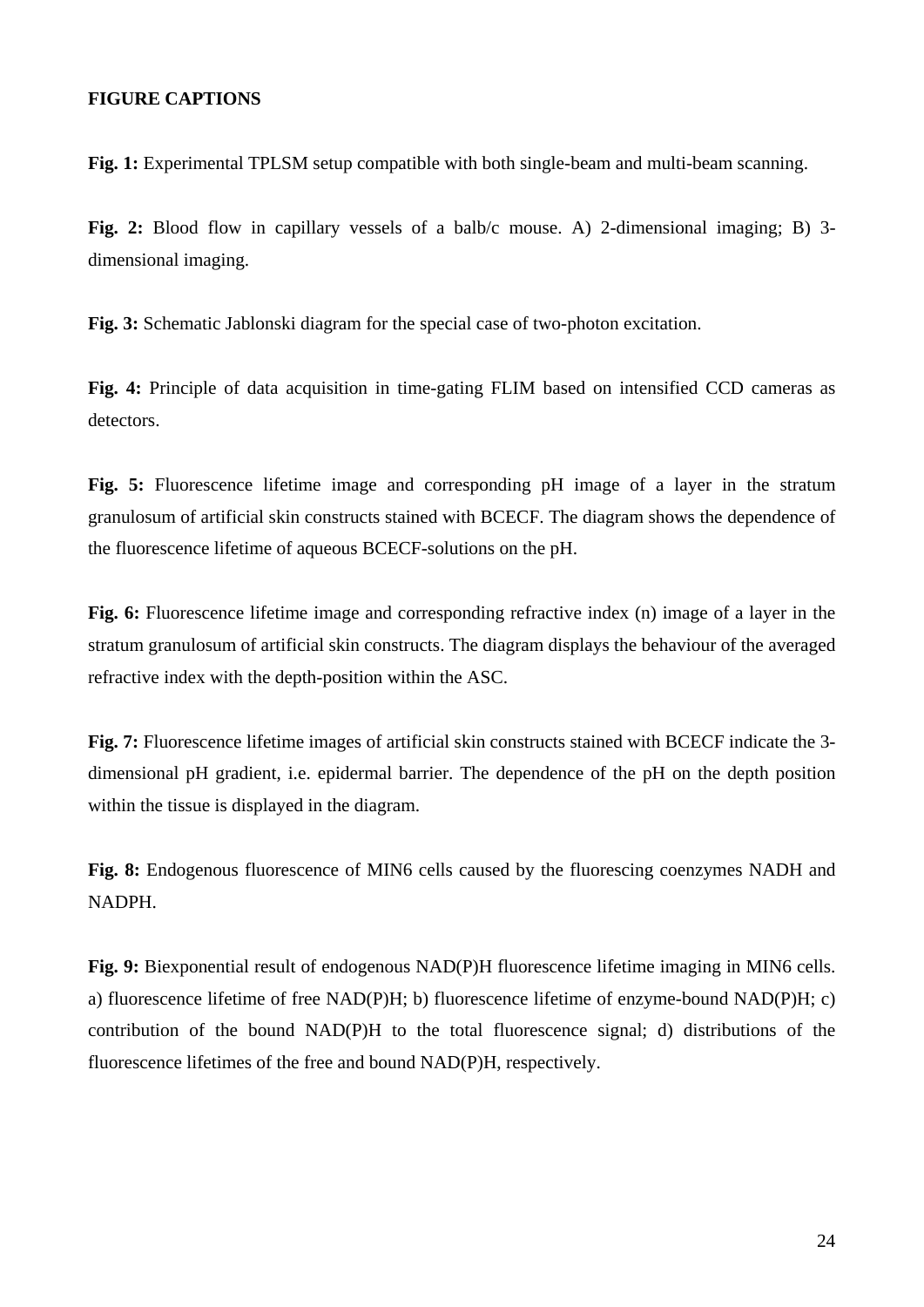## Reference List

- 1. Swedlow, J. R.; Platani, M. Cell Struct. Funct. 2002**,** 27: 335
- 2. Evans, J. A.; Nishioka, N. S. Curr. Opin. Gastroenterol. 2005**,** 21: 578
- 3. Saito, F.; Takahama, Y. Tanpakushitsu Kakusan Koso 2004**,** 49: 1592
- 4. Diaspro, A.; Chirico, G.; Collini, M. Q. Rev. Biophys. 2005**,** 38: 97
- 5. Chen, Y.; Mills, J. D.; Periasamy, A. Differentiation 2003**,** 71: 528
- 6. Lakowicz, J. R.; Szmacinski, H.; Nowaczyk, K.; Berndt, K. W.; Johnson, M. Analytical Biochemistry 1992**,** 202: 316
- 7. Szmacinski, H.; Nowaczyk, K.; Berndt, K.; Lakowicz, J. R. Faseb Journal 1992**,** 6: A35
- 8. Gratton, E.; Breusegem, S.; Sutin, J.; Ruan, Q.; Barry, N. J. Biomed. Opt. 2003**,** 8: 381
- 9. Becker, W.; Bergmann, A.; Hink, M. A.; Konig, K.; Benndorf, K.; Biskup, C. Microsc. Res. Tech. 2004**,** 63: 58
- 10. Becker, W.; Bergmann, A.; Haustein, E.; Petrasek, Z.; Schwille, P.; Biskup, C.; Kelbauskas, L.; Benndorf, K.; Klocker, N.; Anhut, T.; Riemann, I.; Konig, K. Microsc. Res. Tech. 2006**,** 69: 186
- 11. Elson, D.; Requejo-Isidro, J.; Munro, I.; Reavell, F.; Siegel, J.; Suhling, K.; Tadrous, P.; Benninger, R.; Lanigan, P.; McGinty, J.; Talbot, C.; Treanor, B.; Webb, S.; Sandison, A.; Wallace, A.; Davis, D.; Lever, J.; Neil, M.; Phillips, D.; Stamp, G.; French, P. Photochem. Photobiol. Sci. 2004**,** 3: 795
- 12. Gerritsen, H. C.; Vroom, J. M.; de Grauw, C. J. IEEE Eng Med. Biol. Mag. 1999**,** 18: 31
- 13. Behnsen, J.; Narang, P.; Hasenberg, M.; Gunzer, F.; Bilitewski, U.; Klippel, N.; Rohde, M.; Brock, M.; Brakhage, A. A.; Gunzer, M. PLoS. Pathog. 2007**,** 3: e13
- 14. Gunzer, M.; Riemann, H.; Basoglu, Y.; Hillmer, A.; Weishaupt, C.; Balkow, S.; Benninghoff, B.; Ernst, B.; Steinert, M.; Scholzen, T.; Sunderkotter, C.; Grabbe, S. Blood 2005**,** 106: 2424
- 15. Gunzer, M.; Weishaupt, C.; Hillmer, A.; Basoglu, Y.; Friedl, P.; Dittmar, K. E.; Kolanus, W.; Varga, G.; Grabbe, S. Blood 2004**,** 104: 2801
- 16. Denk, W.; Strickler, J. H.; Webb, W. W. Science 1990**,** 248: 73
- 17. Inoue, H.; Kudo, S. E.; Shiokawa, A. Nat. Clin. Pract. Gastroenterol. Hepatol. 2005**,** 2: 31
- 18. Miyashita, T. Methods Mol. Biol. 2004**,** 261: 399
- 19. Kaufman, S. C.; Musch, D. C.; Belin, M. W.; Cohen, E. J.; Meisler, D. M.; Reinhart, W. J.; Udell, I. J.; Van Meter, W. S. Ophthalmology 2004**,** 111: 396
- 20. Hell, S. W.; Andresen, V. J. Microsc. 2001**,** 202: 457
- 21. Nielsen, T.; Fricke, M.; Hellweg, D.; Andresen, P. J. Microsc. 2001**,** 201: 368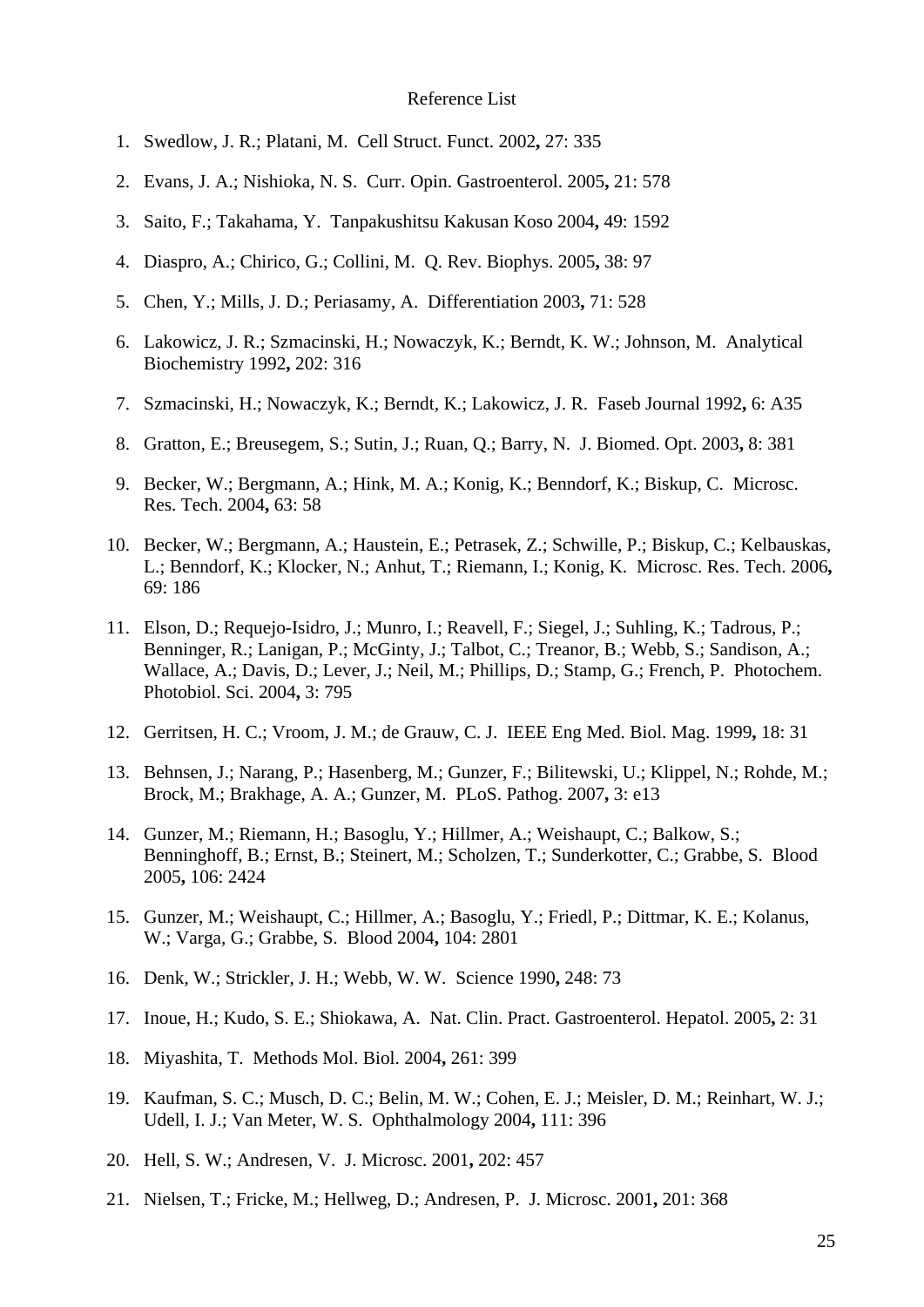- 22. Niesner, R. A.; Andresen, V.; Neumann, J.; Spiecker, H.; Gunzer, M. Biophys. J. 2007**,**
- 23. Egner, A.; Hell, S. W. Trends Cell Biol. 2005**,** 15: 207
- 24. Kano, H.; Jakobs, S.; Nagorni, M.; Hell, S. W. Ultramicroscopy 2001**,** 90: 207
- 25. Hell, S. W.; Schrader, M.; van, d., V , J. Microsc. 1997**,** 187: 1
- 26. Lakowicz, J. R. *Principles of Fluorescence Spectrsocopy;* 2. edition ed.; Kluwer Academic/Plenum Publishers: New York, Moskow, 1999.
- 27. Konig, K.; Riemann, I. Journal of Biomedical Optics 2003**,** 8: 432
- 28. Lakowicz, J. R.; Gryczynski, I. Arabian Journal for Science and Engineering 1992**,** 17: 261
- 29. Dyba, M.; Klar, T. A.; Jakobs, S.; Hell, S. W. Applied Physics Letters 2000**,** 77: 597
- 30. Squire, A.; Verveer, P. J.; Bastiaens, P. I. J. Microsc. 2000**,** 197: 136
- 31. Squire, J.; Mueller, M. Rev. Scientific Instruments 2001**,** 72: 2855
- 32. Herman, P.; Maliwal, B. P.; Lin, H. J.; Lakowicz, J. R. J. Microsc. 2001**,** 203: 176
- 33. Bastiaens, P. I.; Squire, A. Trends Cell Biol. 1999**,** 9: 48
- 34. Squire, A.; Bastiaens, P. I. J. Microsc. 1999**,** 193: 36
- 35. Squire, A.; Verveer, P. J.; Rocks, O.; Bastiaens, P. I. J. Struct. Biol. 2004**,** 147: 62
- 36. Verveer, P. J.; Squire, A.; Bastiaens, P. I. Biophys. J. 2000**,** 78: 2127
- 37. Verveer, P. J.; Squire, A.; Bastiaens, P. I. J. Microsc. 2001**,** 202: 451
- 38. Konig, K.; So, P. T.; Mantulin, W. W.; Tromberg, B. J.; Gratton, E. J. Microsc. 1996**,** 183: 197
- 39. Herman, P.; Maliwal, B. P.; Lakowicz, J. R. Anal. Biochem. 2002**,** 309: 19
- 40. Becker, W.; Bergmann, A.; Biskup, C. Microsc. Res. Tech. 2007**,** 70: 403
- 41. De, B. P.; Owen, D. M.; Manning, H. B.; Talbot, C. B.; Requejo-Isidro, J.; Dunsby, C.; McGinty, J.; Benninger, R. K.; Elson, D. S.; Munro, I.; John, L. M.; Anand, P.; Neil, M. A.; French, P. M. Microsc. Res. Tech. 2007**,** 70: 481
- 42. Schonle, A.; Glatz, M.; Hell, S. W. Applied Optics 2000**,** 39: 6306
- 43. Systma J.; Vroom J.M.; de Grauw C.J.; Gerritsen H.C. J. Microsc. 1998**,** 191: 39
- 44. van Geest L.K.; Boddeke F.R.; van Dijk P.W.; Kamp A.F; van der Oord C.J.R.; Stoop K.W.J. Proc. SPIE 1999**,**
- 45. Gerritsen, H. C.; Asselbergs, M. A.; Agronskaia, A. V.; Van Sark, W. G. J. Microsc. 2002**,** 206: 218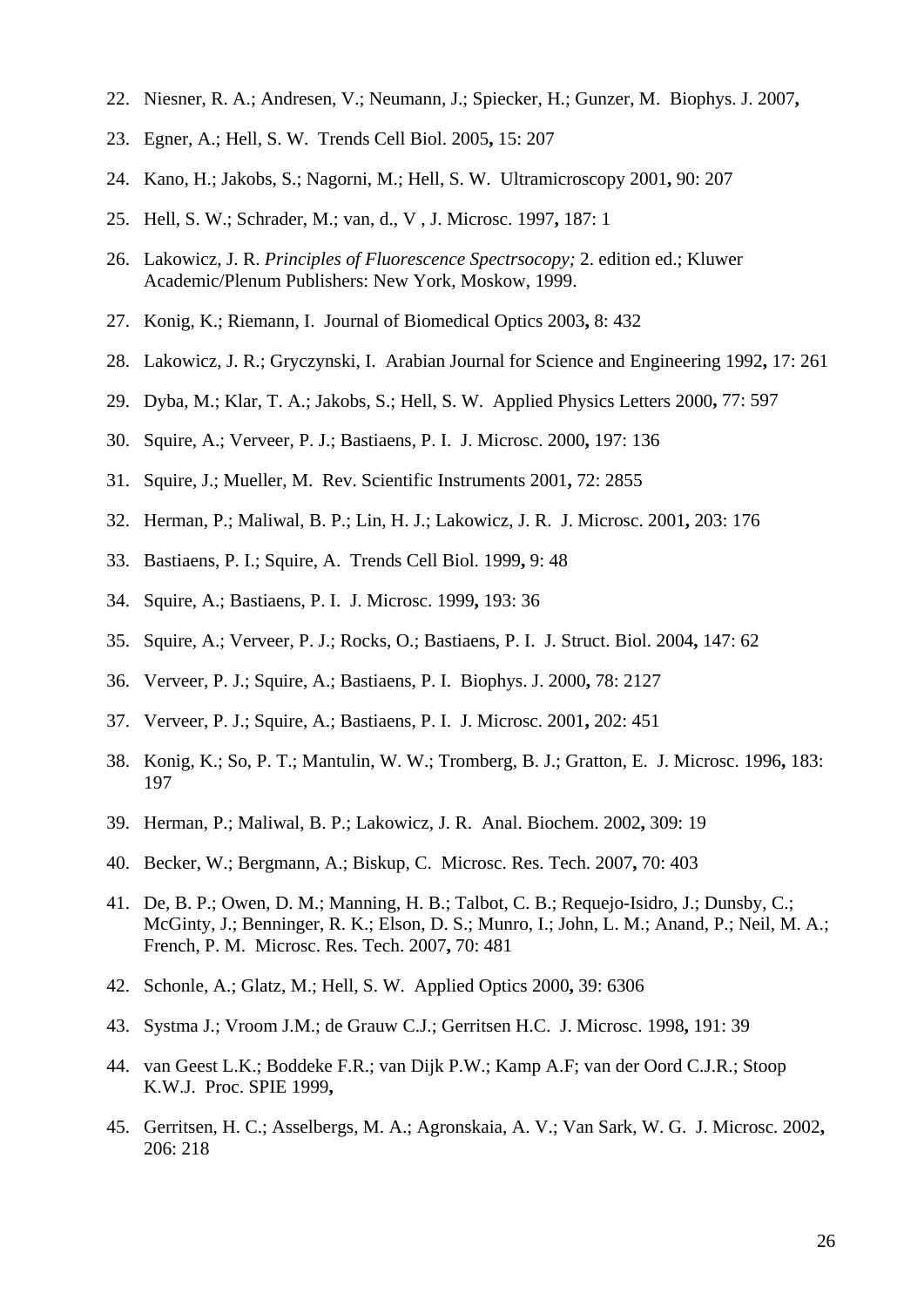- 46. Biskup, C.; Zimmer, T.; Kelbauskas, L.; Hoffmann, B.; Klocker, N.; Becker, W.; Bergmann, A.; Benndorf, K. Microsc. Res. Tech. 2007**,** 70: 442
- 47. Breusegem, S. Y.; Levi, M.; Barry, N. P. Nephron Exp. Nephrol. 2006**,** 103: e41
- 48. Biskup, C.; Kelbauskas, L.; Zimmer, T.; Benndorf, K.; Bergmann, A.; Becker, W.; Ruppersberg, J. P.; Stockklausner, C.; Klocker, N. J. Biomed. Opt. 2004**,** 9: 753
- 49. Dowling, K.; Dayel, M. J.; Lever, M. J.; French, P. M. W.; Hares, J. D.; Dymoke-Bradshaw, A. K. L. Optics Letters 1998**,** 23: 810
- 50. Niesner, R.; Peker, B.; Schlüsche, P.; Gericke, K. H. Chemphyschem. 2004**,** 5: 1141
- 51. Esposito, A.; Gerritsen, H. C.; Wouters, F. S. Biophys. J. 2005**,** 89: 4286
- 52. Pelet, S.; Previte, M. J.; Laiho, L. H.; So, P. T. Biophys. J. 2004**,** 87: 2807
- 53. Lee, K. C.; Siegel, J.; Webb, S. E.; Leveque-Fort, S.; Cole, M. J.; Jones, R.; Dowling, K.; Lever, M. J.; French, P. M. Biophys. J. 2001**,** 81: 1265
- 54. Zhang Z.Y.; Sun T.; Grattan K.T.V.; Palmer A.W. Proc. SPIE 1997**,** 2980: 90
- 55. Agronskaia, A. V.; Tertoolen, L.; Gerritsen, H. C. J. Biomed. Opt. 2004**,** 9: 1230
- 56. Lakowicz, J. R.; Szmacinski, H.; Nowaczyk, K.; Johnson, M. L. Cell Calcium 1992**,** 13: 131
- 57. Szmacinski, H.; Gryczynski, I.; Lakowicz, J. R. Photochem. Photobiol. 1993**,** 58: 341
- 58. Szmacinski, H.; Lakowicz, J. R. Anal. Biochem. 1997**,** 250: 131
- 59. Behne, M. J.; Meyer, J. W.; Hanson, K. M.; Barry, N. P.; Murata, S.; Crumrine, D.; Clegg, R. W.; Gratton, E.; Holleran, W. M.; Elias, P. M.; Mauro, T. M. J. Biol. Chem. 2002**,** 277: 47399
- 60. Behne, M. J.; Barry, N. P.; Hanson, K. M.; Aronchik, I.; Clegg, R. W.; Gratton, E.; Feingold, K.; Holleran, W. M.; Elias, P. M.; Mauro, T. M. J. Invest Dermatol. 2003**,** 120: 998
- 61. Hanson, K. M.; Behne, M. J.; Barry, N. P.; Mauro, T. M.; Gratton, E.; Clegg, R. M. Biophys. J. 2002**,** 83: 1682
- 62. Lin, H. J.; Herman, P.; Kang, J. S.; Lakowicz, J. R. Anal. Biochem. 2001**,** 294: 118
- 63. Lin, H. J.; Herman, P.; Lakowicz, J. R. Cytometry A 2003**,** 52: 77
- 64. Niesner, R.; Peker, B.; Schlusche, P.; Gericke, K. H.; Hoffmann, C.; Hahne, D.; Müller-Goymann, C. Pharm. Res. 2005**,** 22: 1079
- 65. Stehning C.; Holst G. Proc. SPIE 2001**,**
- 66. Szmacinski, H.; Castellano, F. N.; Terpetschnig, E.; Dattelbaum, J. D.; Lakowicz, J. R.; Meyer, G. J. Biochim. Biophys. Acta 1998**,** 1383: 151
- 67. Murtaza, Z.; Herman, P.; Lakowicz, J. R. Biophys. Chem. 1999**,** 80: 143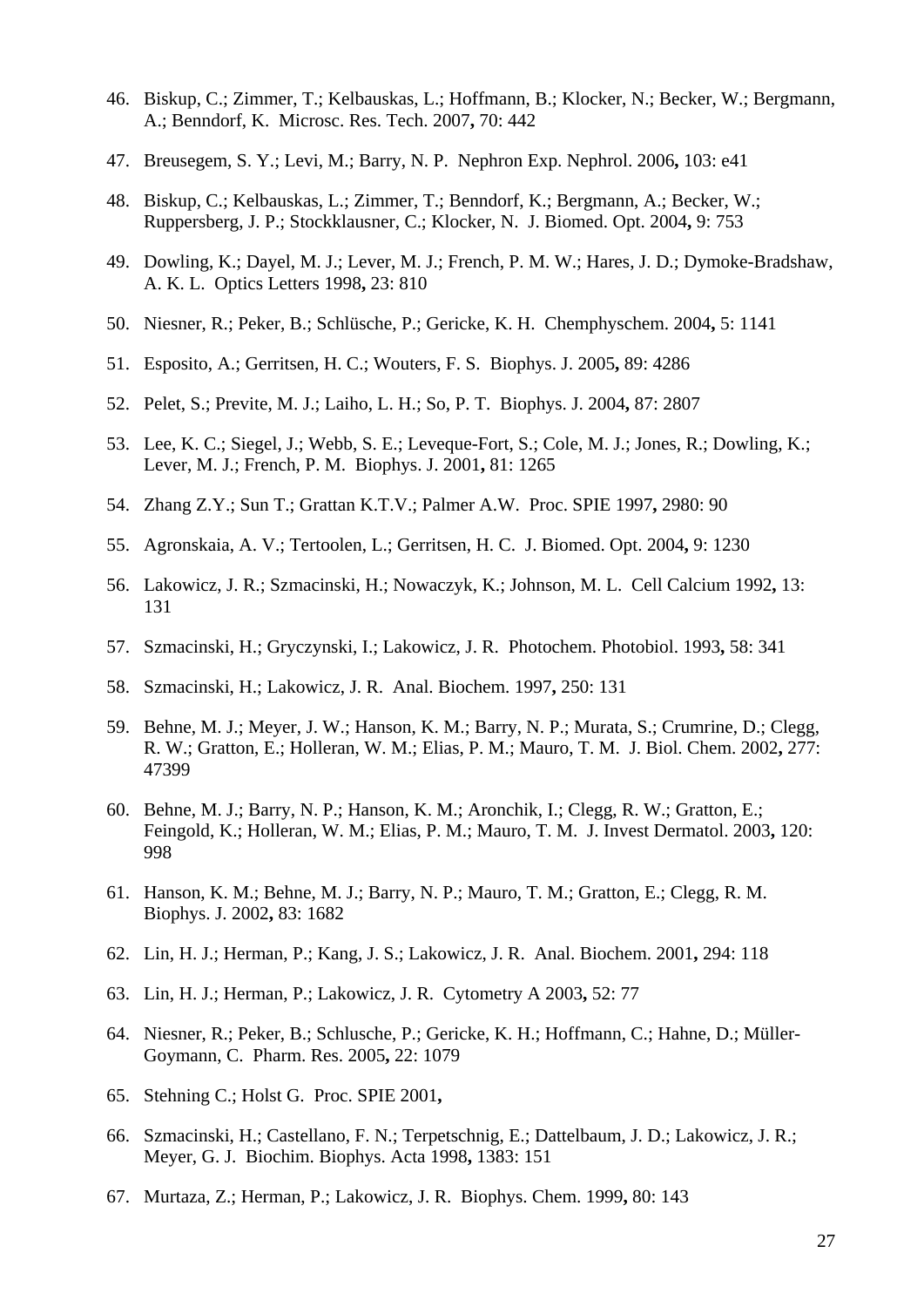- 68. Herman, P.; Murtaza, Z.; Lakowicz, J. R. Anal. Biochem. 1999**,** 272: 87
- 69. Chen, Y.; Periasamy, A. Microsc. Res. Tech. 2004**,** 63: 72
- 70. Elangovan, M.; Day, R. N.; Periasamy, A. Biotechniques 2002**,** 32: 1260
- 71. Elangovan, M.; Day, R. N.; Periasamy, A. J. Microsc. 2002**,** 205: 3
- 72. Elangovan, M.; Wallrabe, H.; Chen, Y.; Day, R. N.; Barroso, M.; Periasamy, A. Methods 2003**,** 29: 58
- 73. Hoefelschweiger, B. K.; Pfeifer, L.; Wolfbeis, O. S. Journal of Biomolecular Screening 2005**,** 10: 687
- 74. Jose, M.; Nair, D. K.; Reissner, C.; Hartig, R.; Zuschratter, W. Biophys. J. 2007**,** 92: 2237
- 75. Murata, S.; Herman, P.; Lakowicz, J. R. J. Histochem. Cytochem. 2001**,** 49: 1443
- 76. Murata, S.; Herman, P.; Lakowicz, J. R. Cytometry 2001**,** 43: 94
- 77. Murata, S.; Herman, P.; Mochizuki, K.; Nakazawa, T.; Kondo, T.; Nakamura, N.; Lakowicz, J. R.; Katoh, R. J. Histochem. Cytochem. 2003**,** 51: 951
- 78. Murata, S.; Herman, P.; Iwashina, M.; Mochizuki, K.; Nakazawa, T.; Kondo, T.; Nakamura, N.; Lakowicz, J. R.; Katoh, R. J. Biomed. Opt. 2005**,** 10: 034008
- 79. Nair, D. K.; Jose, M.; Kuner, T.; Zuschratter, W.; Hartig, R. Optics Express 2006**,** 14: 12217
- 80. Pepperkok, R.; Squire, A.; Geley, S.; Bastiaens, P. I. Curr. Biol. 1999**,** 9: 269
- 81. Periasamy, A.; Elangovan, M.; Elliott, E.; Brautigan, D. L. Methods Mol. Biol. 2002**,** 183: 89
- 82. Esposito, A.; Dohm, C. P.; Kermer, P.; Bahr, M.; Wouters, F. S. Neurobiol. Dis. 2007**,** 26: 521
- 83. Jia, Y.; Sytnik, A.; Li, L.; Vladimirov, S.; Cooperman, B. S.; Hochstrasser, R. M. Proc. Natl. Acad. Sci. U. S. A 1997**,** 94: 7932
- 84. Schuttpelz, M.; Müller, C.; Neuweiler, H.; Sauer, M. Anal. Chem. 2006**,** 78: 663
- 85. Scully A.D.; Ostler R.B.; Phillips D.; O'Neill P.; Townsend K.; Parker A.W.; MacRobert A.J. Bioimaging 1997**,** 5: 9
- 86. Treanor, B.; Lanigan, P. M.; Suhling, K.; Schreiber, T.; Munro, I.; Neil, M. A.; Phillips, D.; Davis, D. M.; French, P. M. J. Microsc. 2005**,** 217: 36
- 87. Barzda, V.; de Grauw, C. J.; Vroom, J.; Kleima, F. J.; van, G. R.; van, A. H.; Gerritsen, H. C. Biophys. J. 2001**,** 81: 538
- 88. Evans, N. D.; Gnudi, L.; Rolinski, O. J.; Birch, D. J.; Pickup, J. C. Diabetes Technol. Ther. 2003**,** 5: 807